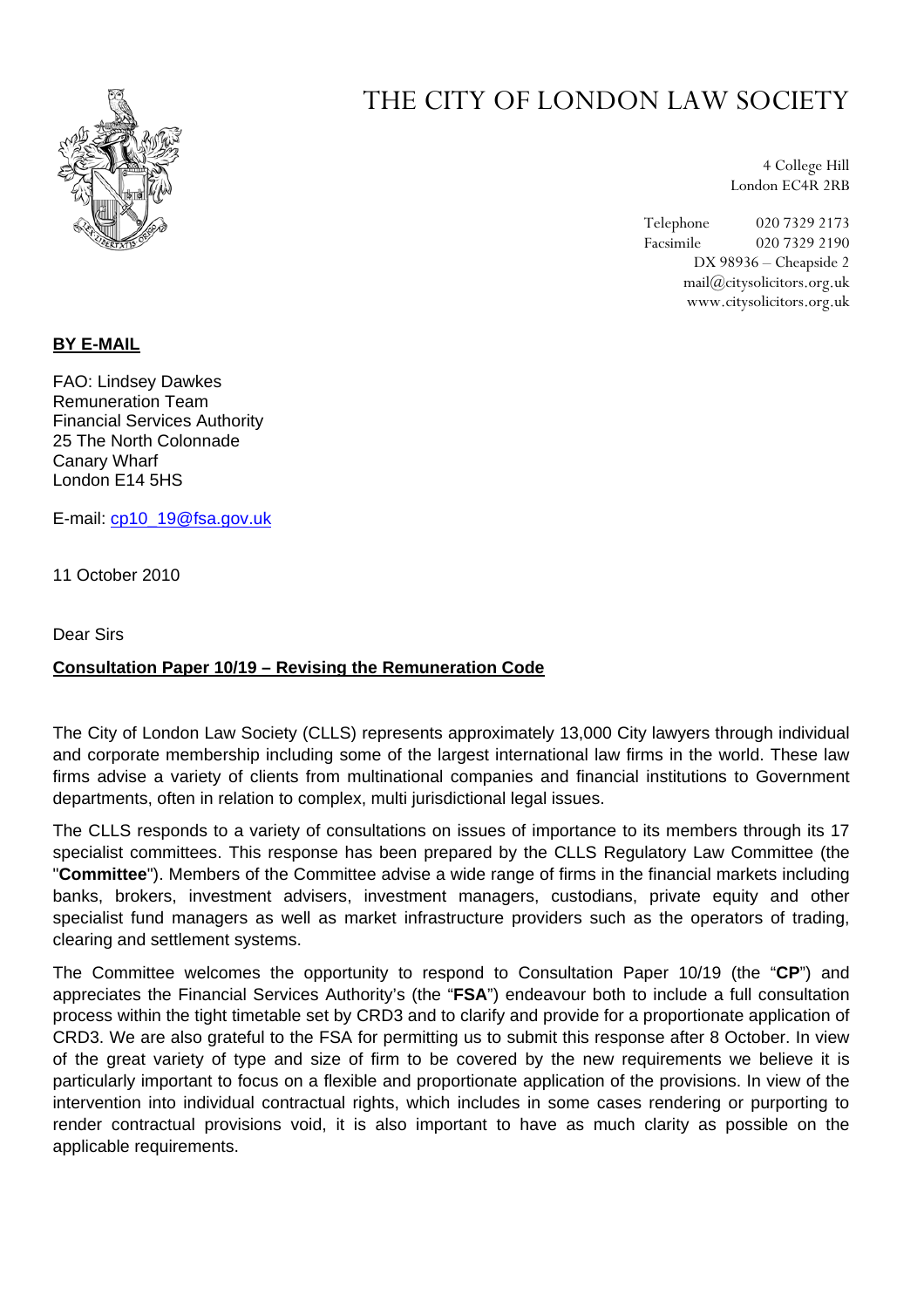We are very concerned to ensure that the final rules can be understood by and be relevant and fair to the very wide range of firms to which they will apply. Many of these firms will have no direct supervisory relationship within which to raise the host of questions to which the rules give rise, and so the further guidance we request below on a number of provisions will be essential if such firms are to have any chance of understanding and applying the rules to their particular businesses. Limited licence and limited activity firms have not been considered in any detail at all by those who drafted CRD3. Rather the "proportionality" principle has been inserted to deal with them and it is critical that this principle is applied with sensitivity to businesses that are not banks or otherwise systemically relevant.

We set out below our responses to a number of specific consultation questions and comments on certain other areas where we consider that further attention to clarification and proportionate application is needed. We note that there may be changes arising out of the finalisation of the text of CRD3 and/or CEBS guidelines in October and as a result our current views may be modified and we may need to write again.

We appreciate that we have made a lengthy submission, but the issues are very important and many of our comments raise relatively technical matters which are important but which go to clarity of the text rather than anything more substantive.

# 1 **Q1: Do you agree with our proposed approach to the definition of Code Staff?**

- 1.1 **Meaning of "staff"/"employees"** Generally we agree with the alignment of the term "staff" in the Remuneration Code with the very wide definition of "employees" under the FSA Rules, which definition reaches far beyond those who are employees under a contract of service and includes secondees and others.
- 1.2 However, there are a number of specific difficulties with the application of the Code to individuals where the personnel concerned are simultaneously "owners" and "workers" and there is no divide between the two groups. We address these further below. Given the real difficulties in applying a concept of remuneration in the context of executives who are also owners (e.g. individual proprietors, directors who are also shareholders, partners or LLP members) some consideration should be given to whether it is necessarily appropriate for the FSA's wide definition of "employees" to be used automatically throughout the Code. Alternatively it may be possible to address some of the difficulties by guidance on the meaning of "remuneration" and/or proportionality disapplications.
- 1.3 In view of the breadth of the Glossary definition of "employees" we find it difficult to see how the undefined term "staff" could be any wider than the defined term "employees". We therefore think it is inappropriate for SYSC 19.3.6(3)(a) to state that a firm's staff "includes" its employees. If the FSA believes that the term staff could conceivably be wider than the Glossary definition of "employees" it should set out who else is covered and explain why the extension is appropriate.
- 1.4 As a technical matter we note that 19.2.5 and 19.2.6 both use the word "employment" as an italicised defined term. We believe it is intended that this term links with the FSA definition of "employee" and suggest this is clarified.
- 1.5 **Limitation to those with a material impact on risk profile** We note that the copy out of CRD3 in 19.3.4 inevitably brings with it the uncertainties and ambiguities of the Directive wording. For example CRD3 does not identify what is meant by senior management, risk takers or control functions and is not entirely clear as to what is governed by the final phrase "whose professional activities have a material impact on the firm's risk profile". Our understanding is that it is an overriding and governing factor which is to be applied to limit the staff covered by the detailed requirements so that, for instance, it would not apply to junior control staff and traders or to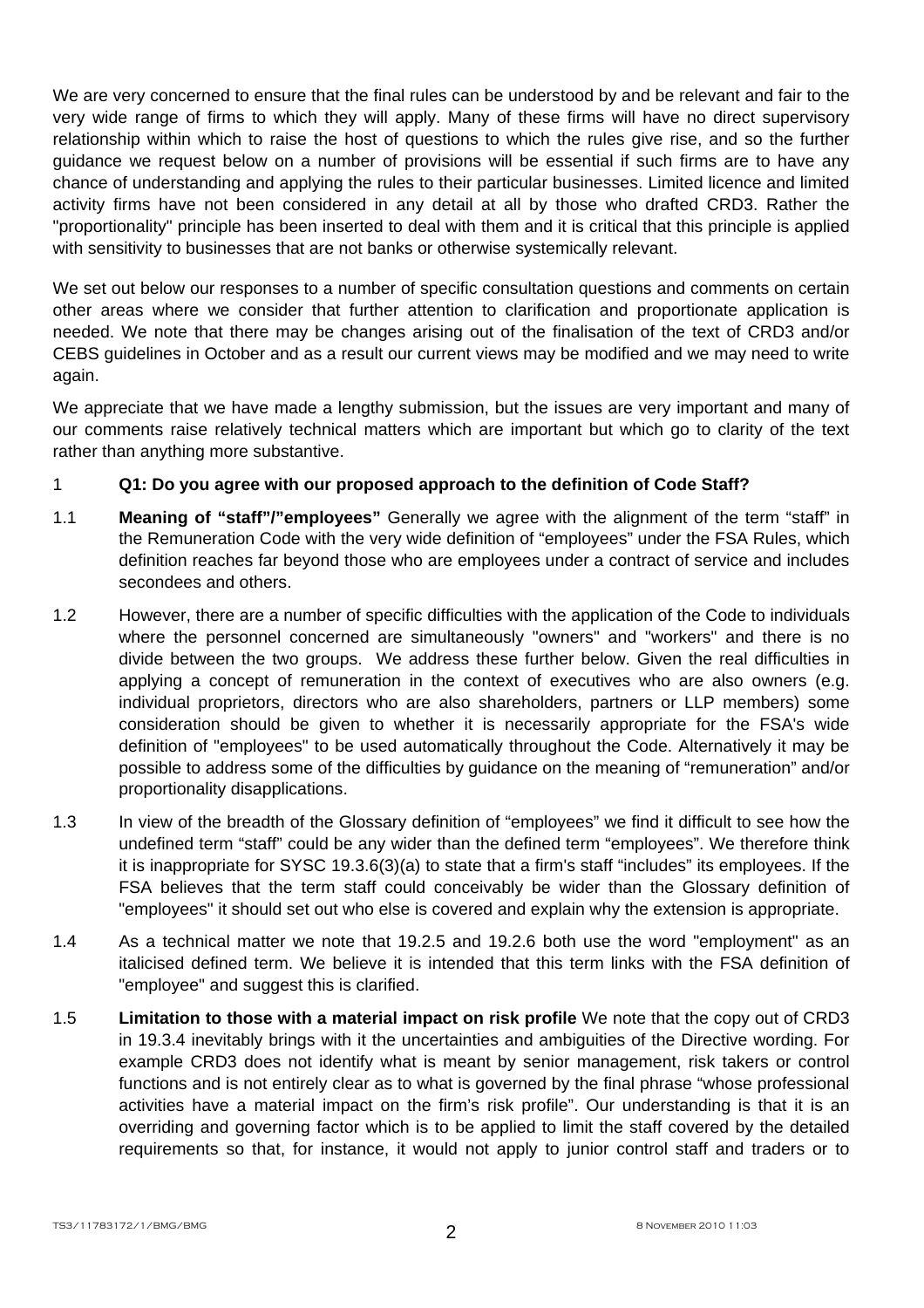highly paid staff who do not have material impact on the firm's risk profile. We recommend that an express statement to this effect should be made.

- 1.6 It is helpful that the FSA has sought to provide guidance and clarification of aspects of 19.3.4 in 19.3.6(3) and (4). We would welcome further clarification on the following points:
	- (a) **LLP Members not necessarily all Code Staff** Depending on the size and nature of the firm certain significant influence and senior manager positions may not have a material impact on the firm's risk profile. In particular, many firms which are LLPs or partnerships register all members or partners as CF4 even though governance of the firm is entrusted to one or more committees which act in a manner similar to the board of directors of a company. Other members do not have the same level of impact on the firm's risk profile. Similarly the responsibilities of senior managers at lower levels than the governing body can vary widely. We suggest that in this context the Code should be concerned principally with those who fall into the "risk taker" and "control" functions and in fact have a material impact on the firm's risk profile. We note that 19.3.6(3)(b) only says that SIFs and senior managers "would be expected to be" Code staff. We suggest that this should be amended to say "would **normally** be expected to be" in order to allow for the possibility that in some cases this would not be the case
	- (b) **CF00 not normally Code Staff** The FSA's recent policy statement creates a new parent entity significant influence position (CF00). We have highlighted before the difficulties surrounding this concept. In the context of this consultation we wish only to note that:
		- (i) the treatment of this function should be aligned with the overall application of the Remuneration Code to the relevant group (which is itself an area of difficulty as discussed below). It would be disproportionate and impractical to seek to carve out and apply the Code to a single individual in a parent entity to which the Code does not otherwise apply;
		- (ii) the CF00 will not be an employee or member of staff of the authorised firm so that (subject to the general question of group application) if the UK applies the Code to such people it will be super-equivalent to the CRD and is likely to be out of line with their treatment by other EEA states;
		- (iii) the involvement of a CF00 with the authorised firm may be a very small part of his or her overall responsibilities, again making it disproportionate to seek to apply the Remuneration Code to him or her.
	- (c) **Need for clarity over "risk takers"** 19.3.6(3) indicates that the table in 19.3.6(4) provides examples of key positions which should be within a firm's definition of "risk takers".

As a drafting matter we note that (4) is divided into two parts, the second of which relates to control functions, rather than risk takers.

More substantively, while the examples in (4) are a helpful note of potentially significant business lines in a bank or broker dealer they appear to have been drafted in the context of the types of systemically important, principal trading, firm which are currently subject to the Remuneration Code and to have little relevance to the much wider universe of firms which are to be subject to the new Code.

We recommend that this is made clear and that some guidance is given on what, if any, relevance the term "risk taker" has for those limited licence and other firms which do not take balance sheet risk, either generally or in a particular area. This point is touched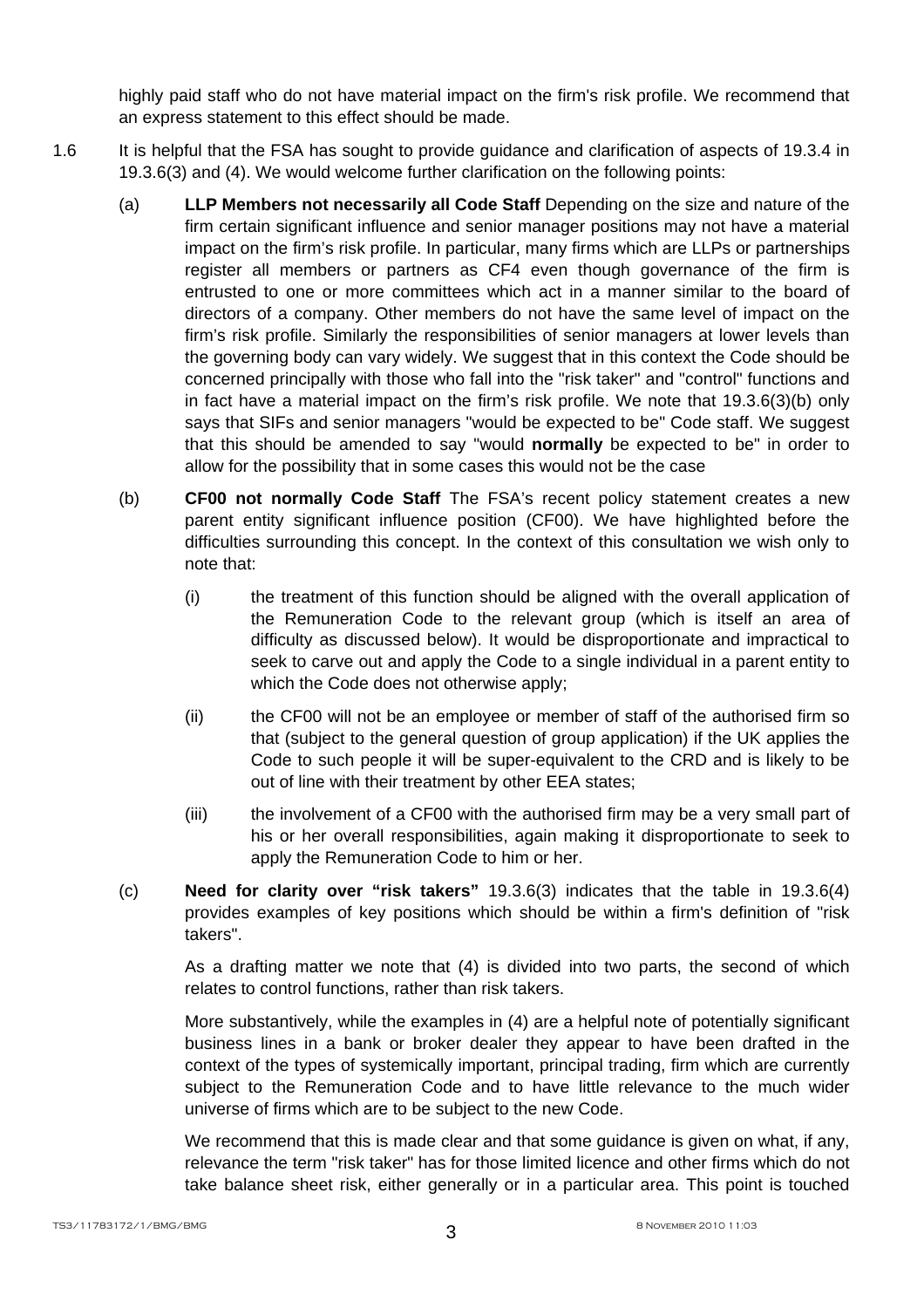upon in paragraph 2.29 of the Consultation Paper but the conclusion is unclear and does not appear in the draft Rules. It appears to us that such firms do not have "risk takers" properly so described, although they are of course subject to legal and operational risks which need to be managed and controlled by senior management and control functions. The same consideration may apply to some of the functions referred to in the list of business lines (e.g. research).

- 1.7 **Position of those with limited involvement in relevant activities** The drafting of the CRD3 tends to assume that staff will fall fairly clearly within or outside the Code staff categorisation. The FSA has recognised that this is not necessarily the case but further guidance is highly desirable. In practice some staff may spend most of their time on activities which are not senior management, serious risk taking or significant control relating to the firm but nevertheless have some involvement in those activities. We assume that in these circumstances it would be necessary for the firm to exercise judgement as to whether they have a material impact on the firm's risk profile but it would be helpful if the FSA could:
	- (a) give an indication of whether it is appropriate, for example, to apply a "wholly or mainly" type of test to determine whether an individual is Code Staff at all; and/or
	- (b) confirm that if Code staff spend only part of their time as "employees" of the firm, and the rest of the time employed in the activities of members of the group to which the Code does not apply (assuming that it does not apply to all group members) then it is only the part of their remuneration which relates to their work for the relevant firm which is to be subject to the Code. It needs to be recognised that this may be not be significant - many groups have employees in positions in UK firms for reasons of group corporate governance and matrix management rather than because they have a major involvement in that firm.
- 1.8 **Position of those who spend only part of year as Code Staff** The guidance given by the FSA in 19.3.6(3)(e) in relation to those who are Code staff for only part of a year addresses a similar issue but seems unnecessarily draconian in providing that someone who fell within the relevant category for even a very small part of the year should be subject to the Code in relation to the whole performance year. Such a classification could put the firm in breach of contract for the earlier period where the relevant person was not originally Code staff. Subject to the need to avoid breach of contract or employment law (as recognised by Recital 7 to CRD3), either a "wholly or mainly" test or division of the performance year into two parts would seem more likely to be proportionate. The general anti avoidance provision should prevent misuse of a more flexible approach such as this.
- 1.9 **Excessive extension of Code** There are two further points which interrelate with the definition of Code Staff where it appears that the FSA is potentially extending the scope of the Code considerably beyond the requirements of CRD3:
- 1.10 The first is that it is not clear to us that it is appropriate, as seems to be proposed in 19.1.2, for the application of 4.1.1(2) relating to the detailed Remuneration Code to be identical to the application of the higher level requirements of 4.1.1(1). In the light of the origin and very detailed requirements of the Code it may be inappropriate, and will certainly be very difficult, for the Code to apply, as is suggested by the repetition of the normal Part 2 of SYSC1 Annex 1 application provisions, to the "carrying on of unregulated activities in a prudential context". If that extension is to apply some clarification is needed of whether remuneration is always, or generally, regarded as being in a "prudential context" as defined in the Glossary. How the Remuneration Code is to apply to groups is also a major issue, as discussed further below, the understanding of which is not particularly helped by the Annex 1 reference to taking group activities into account.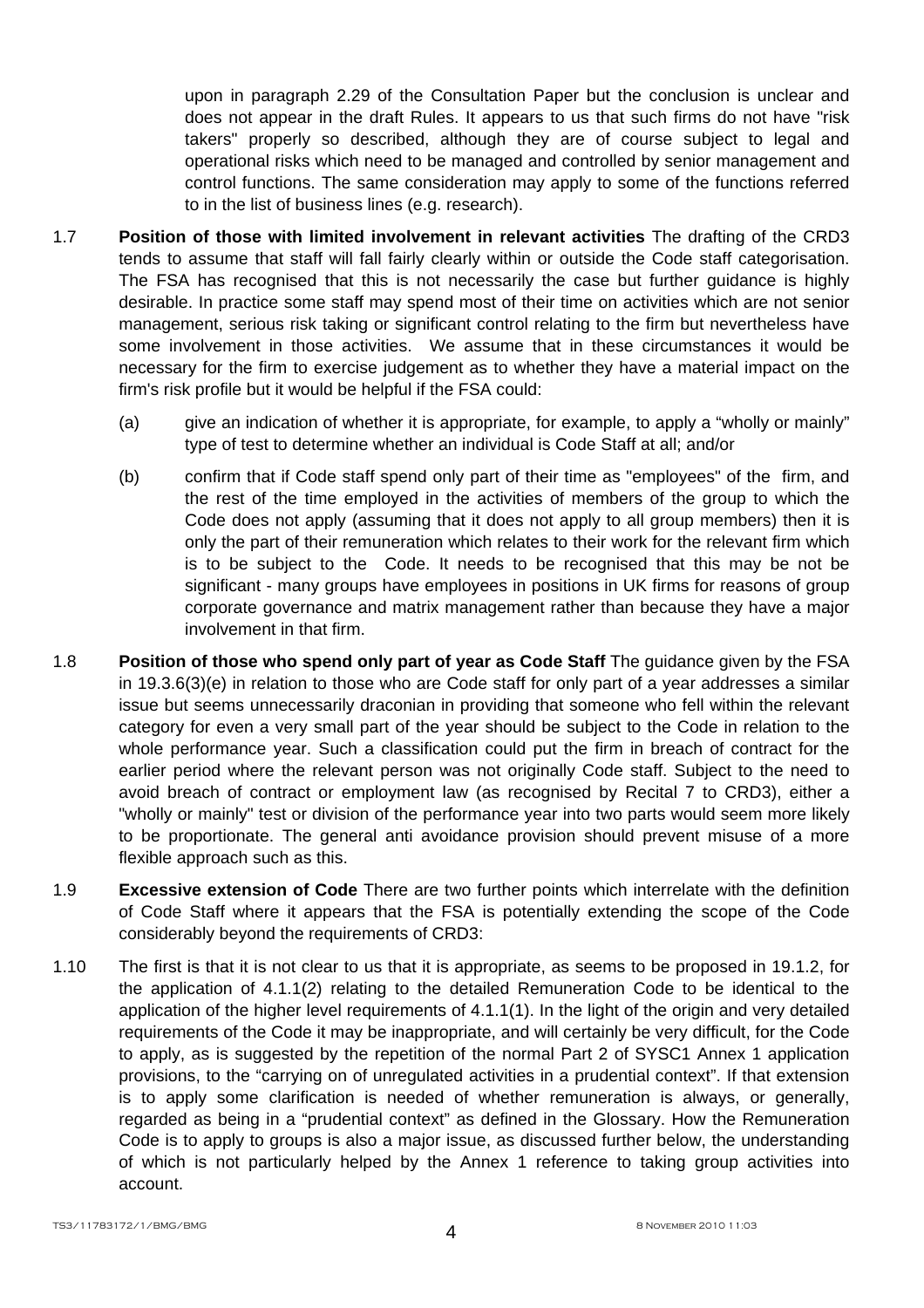- 1.11 The Code is so detailed in nature that it is extremely hard to apply it at the high level which is normally appropriate when considering unregulated activities and group members to which the provisions do not directly apply. We suggest that it is the high level requirement in 19.2.1, and the specific dangers outlined in 19.1.7(2) which should have application beyond regulated activities, rather than the whole of the Code and that this should be made clear.
- 1.12 The second is that while CRD3 clearly and sensibly requires that firms should have remuneration policies applying to all staff, not just to Code staff, which are consistent with and promote sound and effective risk management as set out in 19.2.1, CRD3 does not apply the detailed principles beyond the identified Code staff.
- 1.13 It appears to us to be super-equivalent to the Directive and disproportionate for the FSA to give the guidance in 19.2.3G to the effect that in complying with this general requirement the FSA expects firms to apply on a firm-wide basis not only the principles relating to governance and conflicts of interest but also those relating to risk adjustment, guaranteed variable remuneration and deferral. While some firms will wish to have uniform policies across the board this does not seem an appropriate area for across the board guidance.
- 1.14 We appreciate that elsewhere in the Code the FSA has sought to apply proportionality to each of these provisions but we suggest that it is disproportionate at the outset to expect all firms to apply these provisions to non-Code staff (particularly bearing in mind that Code staff can include all those paid at a level equivalent to senior management and risk takers who have a material impact on the firm's risk profile).
- **2 Q2: Do you agree with our approach to applying the Code to firms, individuals and groups?**

# *Application to firms*

- 2.1 We agree that relevant firms for the purposes of the Code are credit institutions under the Banking Consolidation Directive, investment firms subject to the Capital Adequacy Directive and the UK branches of equivalent third country firms, i.e. BIPRU firms and activities carried out from the UK establishments of third country BIPRU firms. We note that this may distort international competition and make third country firms less willing to carry on activities from their UK establishments but that the FSA is obliged to implement CRD3, which may have that effect. We recommend that the FSA is very cautious about any extension of the Code beyond the requirements of CRD3. We also think it should have regard to how CRD3 is implemented in respect of non credit institutions in other Member States with significant financial centres.
- 2.2 We note that the defined term "firm", meaning authorised firm, is used throughout the Code to indicate those subject to the relevant requirements. We consider this is correct but if and to the extent that at any point the FSA considers that the term "firm" stretches wider, to apply also to unauthorised members of the relevant firm's group we recommend that the FSA makes this clear specifically in the relevant rules or section. We comment further below on the treatment of groups.

# *Application to individuals*

2.3 Our comments on the Code's application to individuals are set out our answer to Q1.

# *Application to groups*

2.4 The extent and way in which the remuneration provisions apply to groups containing an FSA authorised firm is one of the more difficult areas of CRD3 and we regret to say that it is not fully clarified in the CP.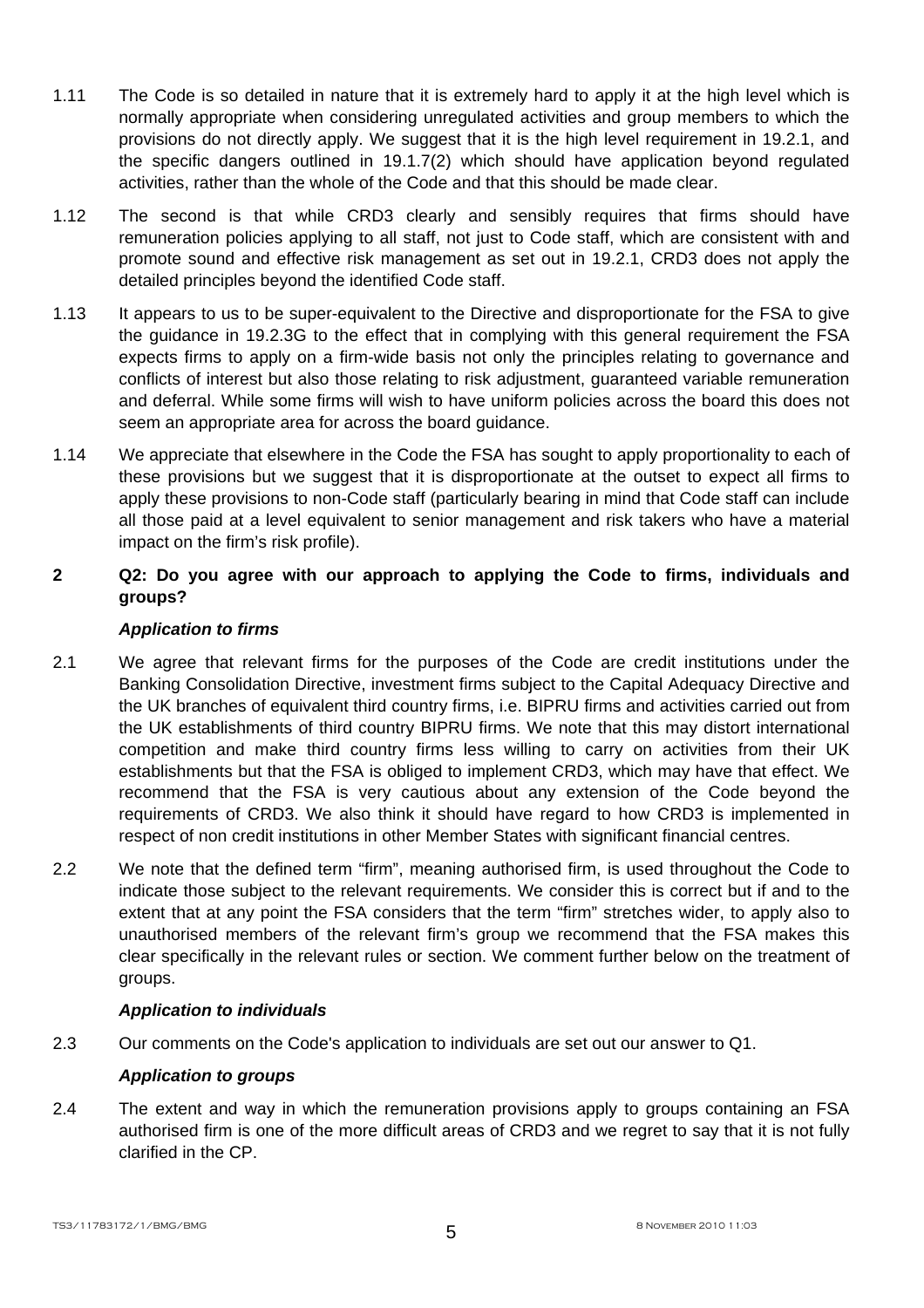- 2.5 Paragraph 23(v) of Annex V to the amended BCD provides that the principles should be applied at "group, parent company and subsidiary levels, including those established in offshore financial centres". This is duly reflected in SYSC19.3.1, with an alteration to refer to the inclusion of subsidiaries established outside the EEA, rather than referring to offshore financial centres. However this arguably begs the question whether the provisions are meant to be applied to the whole group to which the firm belongs, which could be broader even than normal consolidated prudential requirements under BIPRU. At a number of points in the Rules and Guidance the FSA, by using the term "group" without more elucidation, generates the risk of such an application.
- 2.6 Some of the provisions of the Remuneration Code are of a systems and controls nature which it is reasonably easy to apply across the whole of the relevant consolidation group. The more detailed provisions are not well adapted for that purpose.
- 2.7 A better reading of paragraph 23(v) is the narrower one of simply applying the provisions to payments or other remuneration given to staff of the authorised firm, even if they were technically employed by or received remuneration from another group entity (effectively an antiavoidance provision). This would make it easier to interpret the provisions relating to identification of Code Staff and relevant risks.
- 2.8 Our understanding is that it is the intention of the FSA to take a middle course in interpretation and (a) apply the general high level provisions to those entities which are members of the UK consolidation group, or non-EEA sub-group, as is provided in SYSC 12.1.13 and is in line with the normal application of consolidated prudential requirements, but not to any wider group; and (b) apply the detailed provisions of the Code to Code Staff of the authorised firm, using the wider definition of employees and the group provisions as an anti-avoidance measure rather than to require Code Staff to be identified across the whole group.
- 2.9 If this interpretation is adopted we believe that the scope of application, which in context restricts the meaning of group, parent undertaking and subsidiary undertaking to members of the UK consolidation group/non EEA sub-group, also needs to be made clear in SYSC 19.3.1 and wherever else there is a reference to "group". We have noted above the potential for confusion in the reference to taking account of group activities in SYSC19.1.2(1)(c) and recommend that, if the provision remains, it is made entirely clear that in this context taking account of group activities does not require the application of the Code to those activities.
- 2.10 It would also be necessary to make it clear throughout the whole of SYSC that:
	- (a) references to "firm" and "group" are only to members of the UK consolidation group/non-EEA sub group. Alternatively the term "firm" should, as normal, refer to the authorised firm and only in certain places would reference be needed to the relevant consolidation group or other members of that consolidation group;
	- (b) Code staff should be assessed by reference to their impact on the risk profile of the relevant consolidation group (if that is what is intended) or of the authorised firm (if, as we believe, that is what is intended). They should not be assessed by their impact on other individual members of the consolidation group unless it would also have a material impact on the relevant group/authorised firm

At present the references to "firm" and "group" and how far it is necessary to assess the presence of Code Staff in entities other than the authorised firm (except where they are acting as employees, in the wide sense, of the authorised firm) are not clear.

2.11 The different wage markets and employment law and regulatory requirements in different jurisdictions can make it difficult to have identical remuneration arrangements across the whole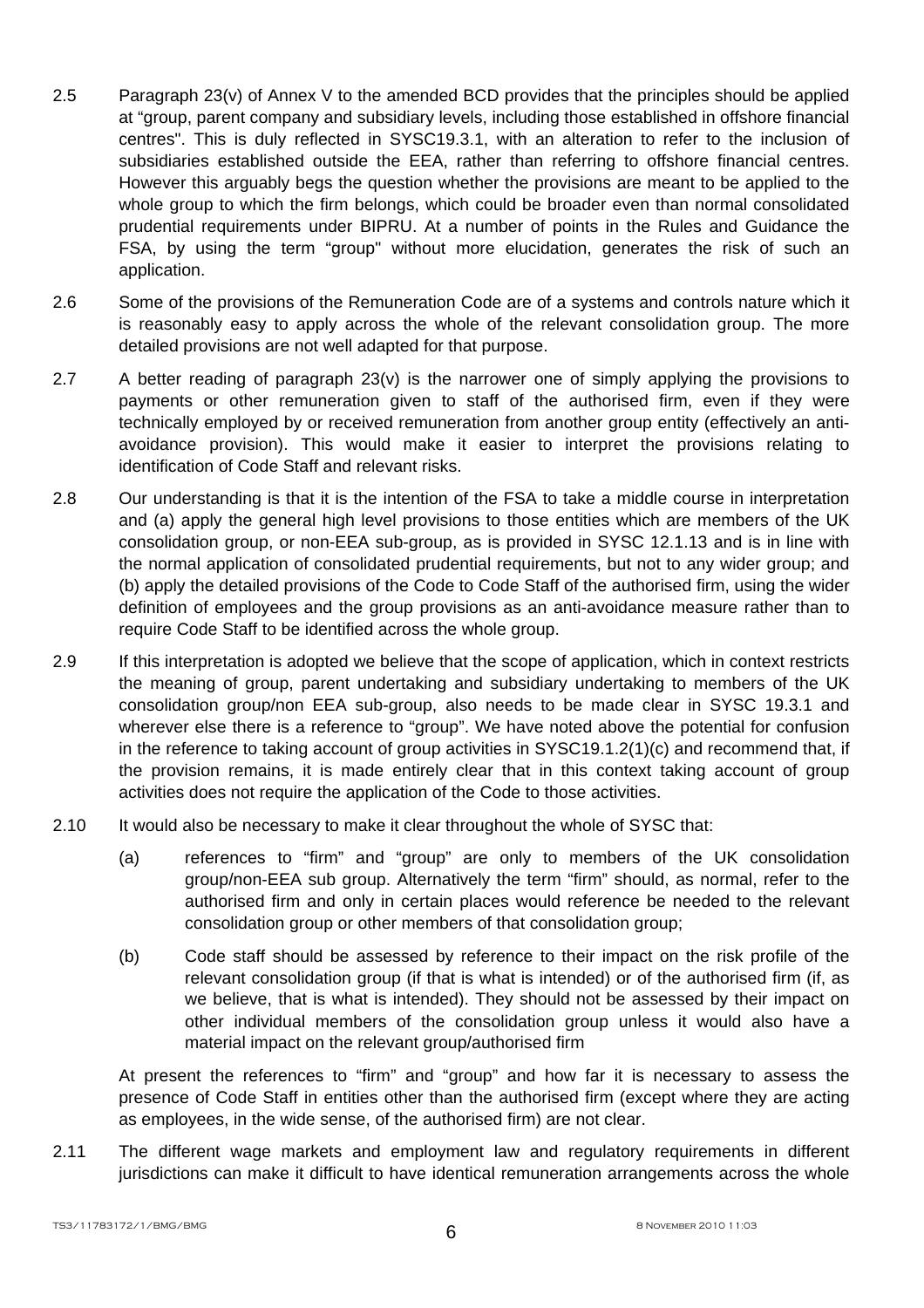of a global group. SYSC19.1.1 makes it clear that as far as a third country BIPRU firm is concerned the provisions apply only to activities carried on from a UK establishment. While this may reduce the willingness of such firms and their employees to be based in the UK the proposed application is clear.

- 2.12 The jurisdictional impact of SYSC 19.1.2, particularly in the context of multinational groups is less clear. It states that the Code will apply to the firm's UK activities, its passported activities from an EEA branch and to the activities of a UK domestic firm worldwide in a prudential context. The latter phrase is uncertain in its impact and guidance is desirable on whether remuneration is always to be regarded as involving a "prudential context" for the purposes of worldwide application to a UK domestic firm and, if not, where the boundary lies. This issue has a particular relevance to the competitiveness of UK firms outside Europe. Why would a firm choose a UK headquarters if, say, its Asian offices have to comply with the Code? Some of our members have already seen evidence of this effect.
- 2.13 It is our understanding that this jurisdictional limit to the application of the Code also applies to any group members who are brought within the Code because they are members of the UK consolidation group or non-EEA sub-group but it would be helpful if this was confirmed.
- 2.14 If the FSA does decide that, subject to the jurisdictional limits, it is necessary to apply the remuneration provisions to all members of the UK consolidation group, or non-EEA sub-group we should note that, quite apart from the competitive impact on groups headed by a UK firm, there are considerable potential difficulties, given that employment and company law and regulation as well as financial markets regulation all vary from jurisdiction to jurisdiction. There is therefore a risk that certain of the more detailed provisions of the Code may not be capable of application by all members of the group or may be difficult to make consistent with applicable local requirements. As relevant provisions are finalised inconsistencies may arise even in relation to different EEA countries and the different financial sector industries within the EEA. We recommend that this fact is recognised in proportionality provisions in the Code so that:
	- (a) where the UK firm is also a member of a group which is lead regulated by another EEA authority the FSA should state that it will normally regard a remuneration policy which satisfies the requirements of that other regulator as also satisfying the requirements of the Code, even if implementation by the other EEA regulator has not been identical to the Code provisions; and
	- (b) where members of the group are subject to other legislation or regulation affecting remuneration or the application of the principles firms may take account of that legislation or regulation in formulating their group remuneration policies even if in some cases this may lead to the adjustment of certain of the more detailed principles.
- 2.15 A further question relates to the treatment of authorised firms within a single group, and of staff carrying out different businesses within the same firm. Different risk profiles may well apply to different firms and business units. It would seem reasonable for firms to adjust their remuneration policies accordingly so that, for instance, a small low risk limited licence firm should not be required to adopt full scale high risk banking/proprietary trading remuneration policies for its staff even if a parent or another group member is such a bank/proprietary trader and therefore has more complex remuneration policies.

# **3 Q3: Do you have any comments on how the proposals contained in the CP affect equality and diversity issues?**

No comment. We do not see that the proposals need have any impact on equality and diversity issues.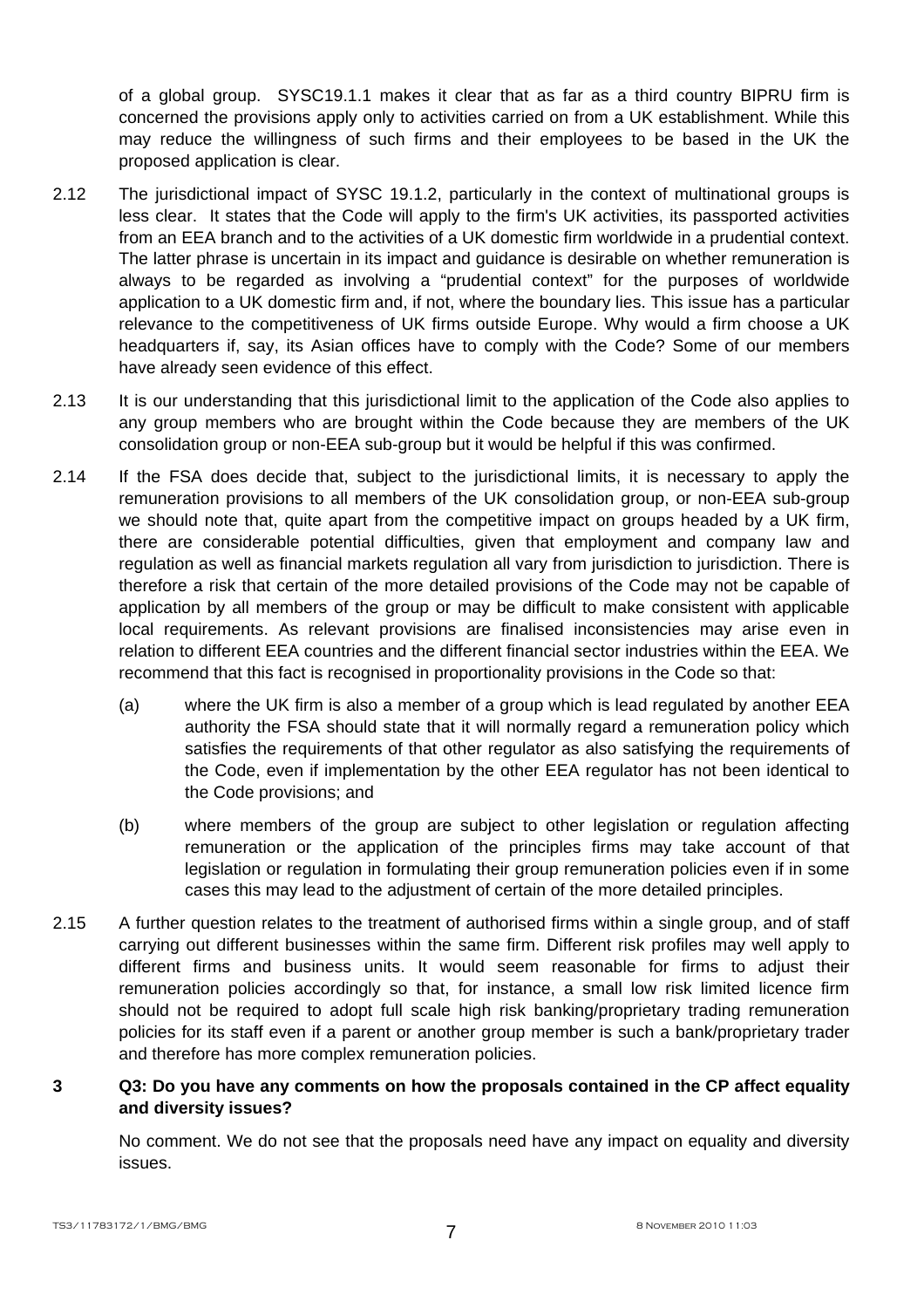# **4 Q4: Do you agree with our proposals for changes to the Remuneration Principles 1-11?**

4.1 We have no comments on Principles 1-3 (risk management, business strategy and conflicts), 6 (capital) or 7 (exceptional government intervention) or 11 (avoidance).

# Principle 4 (governance)

4.2 Our comments relate principally to proportionality as noted in our answers to Q6 below. However it would be helpful if guidance in the text of the rules reflected the comment made in CP paragraph 3.42 to the effect that a firm with an overseas parent need not necessarily have a separate Remuneration Committee, provided the UK governing body sufficiently oversees the remuneration policies of the UK entities and has the capability to act independently. It should also be borne in mind that in some cases the UK governing body would be made up entirely of those whose pay is being determined, whereas the remuneration committee of the parent can take a more independent view.

# Principle 5 – Control functions

- 4.3 Using this Principle to combine the previous Principles 2 (procedures and risk and compliance function input) and 3 (remuneration of employees in risk and compliance functions) may have introduced some confusion. In particular the second half of the guidance in 19.3.17 seems to relate to governance and conflicts of interest relating to the payment of non-control staff rather than to the conflicts/risks involved in business units having undue influence over the payment of control staff.
- 4.4 Despite the use of the "appropriate authority" link to the CRD3 provisions to justify the retention of the evidential provision in 19.3.15 we wonder whether it might be desirable to put some of these provisions, or some of the guidance, elsewhere in the Code (e.g. under governance or conflicts). If this is not done we suggest that at least there is a rearrangement of the guidance to separate out the different issues.
- 4.5 More substantively we suggest that guidance is added indicating that requirement for control function staff to be remunerated "in accordance with the achievement of the objectives linked to their functions, independent of the performance of the business area they control" does not prevent some of their remuneration reflecting the performance of the firm, for example by participating in appropriately structured Long Term Incentive Plans or other schemes or, indeed, by being partners or members of a partnership or LLP.
- 4.6 It would also be helpful to make it clear that the fact that the governing body will itself include people from other business areas is not a breach of the Principle - otherwise the guidance in 19.3.17(1) might be read as contradicting the rule in 19.3.16.

# Principle 8 – Profit based measurement and risk adjustment

- 4.7 We recognise that the CRD3 requirement that account is taken of "all types of current and potential risk" is somewhat aspirational and that, as noted in the CP, not only has international best practice not yet been established but also there must be an substantial element of proportionality in the application of this Principle. Small banks and investment firms and limited licence and limited activity firms should not be expected to address risk adjustment with the same degree of detail, process nor even transparency as the largest and most systemically important institutions. They are likely to rely more heavily on qualitative assessment, possibly in some cases coupled with one or more very simple quantitative measures. We believe it is important that guidance recognises all these facts.
- 4.8 As it stands, although it is generally useful to be aware of the FSA's views on matters such as this, we do not find the guidance in 19.3.23 or 19.3.24 to be particularly clear or easy to follow.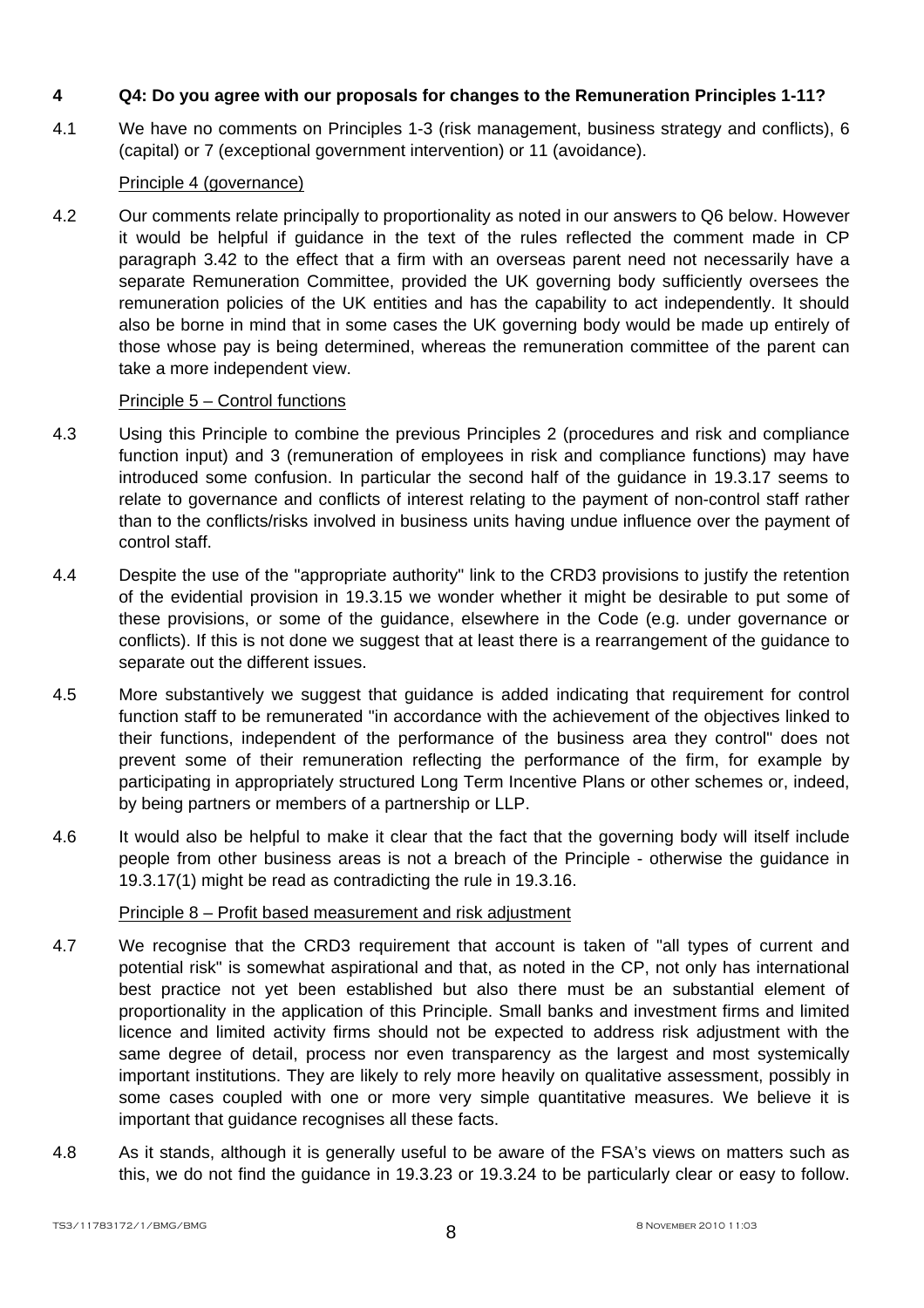We question whether some of the quidance has been drafted by reference to firms subject to the current Remuneration Code and misleadingly tends to imply that firms will all have, or should strive to have, the type of systems and structures appropriate for the largest banks and proprietary traders (c.f. 19.3.23 "should ask the risk management function to validate and assess risk adjustment techniques….be able to provide … details of all adjustments made under a formulaic approach …consult closely and frequently with the firm's risk management functions in particular those relating to operational, market, credit and liquidity risk").

- 4.9 The comments on LTIPs in 19.3.24, while indicating some possible areas of concern over risk adjustment in some current plans, do not give much indication of approaches which the FSA would regard as good practice. No explanation is given for the statement in 19.3.24 that awards cannot count towards calculation of the deferred part of variable remuneration unless upside incentives are balanced by down side adjustments, despite the requirement that awards should not vest in less than 3 and 5 years, which would prima facie appear to involve deferral. Performance adjustment in LTIPs seems to us to be a matter of compliance with 19.3.48R, not of whether they amount to deferral at all under 19.3.46. It would also be helpful in this context if the FSA could give some guidance on what it would regard as an appropriate balance of downside adjustment against upside incentives. Would, for instance, a typical free share award with performance conditions satisfy this requirement? And if awards are to be valued at the time of grant for the purposes of calculation of remuneration and percentages can the FSA confirm that they should not be valued or considered under the Remuneration Code at the time of vesting or payment?
- 4.10 We note that Rule 19.3.25 has been retained from the FSA's previous Remuneration Code and is not required under CRD3. While in general we agree that risk and capital adjusted profits are a more appropriate measure than simple turnover or revenue, there are some business models and sizes of firm where it is not unreasonable to operate on a cash received (e.g. from earned management fees which are not at risk of clawback) or simpler performance measure provided that appropriate steps are in place, as indicated in the guidance in 19.3.26(2) to ensure that quality and appropriateness of service are also taken into account. Profits are in some ways more capable of manipulation when used as a performance criterion than actual cash receipts. Any measure that is chosen is likely to require some form of adjustment to minimise the risk of misuse. We suggest that the requirement to base performance criteria principally on profits should therefore not be an absolute rule and may be more appropriately phrased as guidance.

# Principle 9: pension policy

- 4.11 Clearly there are many contractual and labour relations difficulties in adjusting pension policies and to the extent this principle applies to a firm in a way which could require adjustment to existing policies a significant amount of time is likely to be needed to achieve that.
- 4.12 It is helpful that the FSA has given a definition of "discretionary pension benefits" which clarifies the focus on the grant of enhanced pension benefits as part of the variable remuneration package. We also note from paragraph 3.53 of the CP that but further clarification is desirable on matters such as:
	- (a) whether the term can apply to the normal exercise of discretions under the relevant pension policy or scheme. A right may not strictly have "accrued" and may even technically be discretionary but nevertheless be part of the normal company pension scheme;
	- (b) what the position is when an employee gives up part of his fixed remuneration in order to gain enhanced pension benefits;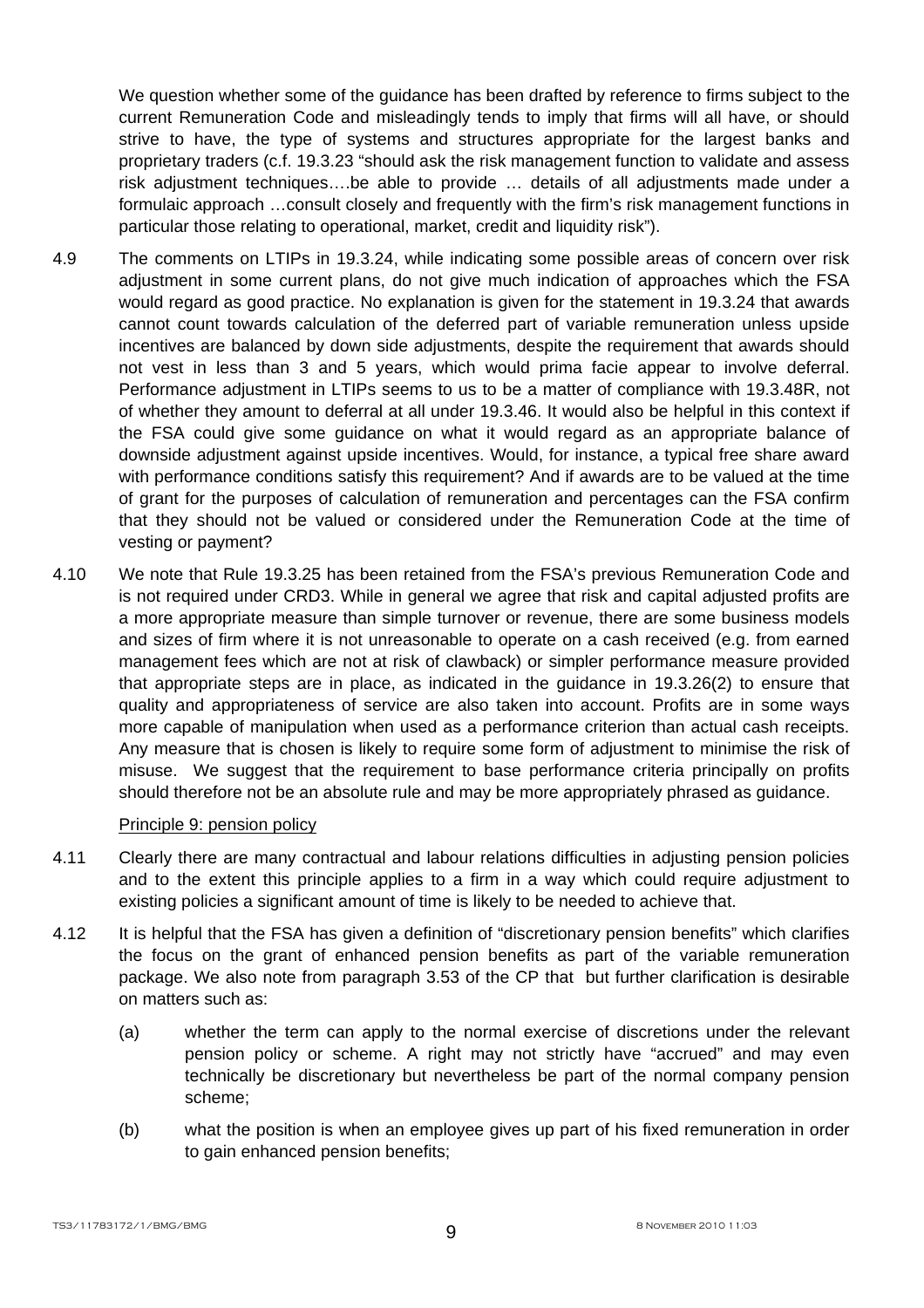- (c) what the timing is for the application of the rule. Are discretionary pension benefits, like other benefits, identified as remuneration just in the year of grant? So do the provisions of 19.3.29 (2) and (3) effectively apply only in respect of such benefits granted in the year of/before the employee leaves? Or are these additional restrictions meant to apply even if the grant of enhanced benefits occurred many years before?
- 4.13 Points (a) and (b) above would, we believe, be covered by the addition of guidance on the lines of the last two sentences in paragraph 3.53 of the GP (that the new rule is not intended to apply to standard pension plan entitlements or the firm's financial contribution schedules to meet its obligations but only to capture non-standard one-off payments on an individual basis that are deemed to be of a variable nature). That would clarify the intended meaning of the definition.

# Principle 10 - Personal investment strategies

- 4.14 It is clearly possible for the firm to require employees to give an undertaking not to use personal hedging strategies of the kind mentioned and from time to time seek confirmation from the employees that they have complied with the undertaking and to discipline them if a breach is discovered. It is not, however, clear to us what, if any, further arrangements the FSA may wish the firm to put in place under SYSC19.3.30. Further guidance on that question would be of assistance since this is clearly a matter of individual behaviour and it is likely to be very hard for firms to ensure compliance or even to discover breaches. CRD3 requires only the undertaking from staff, not some further detailed arrangements seeking to ensure compliance.
- 4.15 Although we believe that the guidance in 19.3.31 is intended to convey a similar message to paragraph 3.59 of the CP, we recommend that a statement should be added on the lines of the last sentence in paragraph 3.59 of the CP that the rule would not generally prohibit insurance covering personal payments such as healthcare and mortgage instalments. Other examples of personal commitments, such as school fees insurance, might helpfully be added.

# **5 Q5: Do you agree with our general approach to remuneration structures as set out in Principle 12?**

5.1 A number of aspects of Principle 12 potentially create significant difficulties. We appreciate that a substantial number of these are generated by the terms of CRD3 but urge the FSA to apply the principle of proportionality, and the general overriding nature of the requirement for remuneration structures to be consistent with and promote effective risk management as far as possible. This is necessary to minimise the practical problems of application across such a wide range of firms, and, indeed, the significant risks of loss of key staff to firms and jurisdictions which are not subject to the Code. Here as elsewhere the FSA should be particularly careful not to "gold plate" the requirements by going beyond CRD3.

# *Absence of a clear meaning for remuneration and variable remuneration (particularly in relation to partnerships and LLPs)*

- 5.2 There is a basic problem in discussing remuneration principles and structures and in particular the application of Principle 12 which is generated by the lack of a definition of variable remuneration (and indeed remuneration). This is most easily identified by considering an LLP or other tax transparent partnership structure, which are extremely common for service providing firms. Its members or partners will be taxed on all profits as generated and will normally therefore also distribute those profits.
- 5.3 There will be no distinction between the return they receive as investors in/providers of capital to the LLP and the return they receive for their work. Moreover, the whole amount received will vary by reference to the profits ultimately achieved in the relevant tax year. Even if some regular drawings are made throughout the year these will only be an advance on future profits, not fixed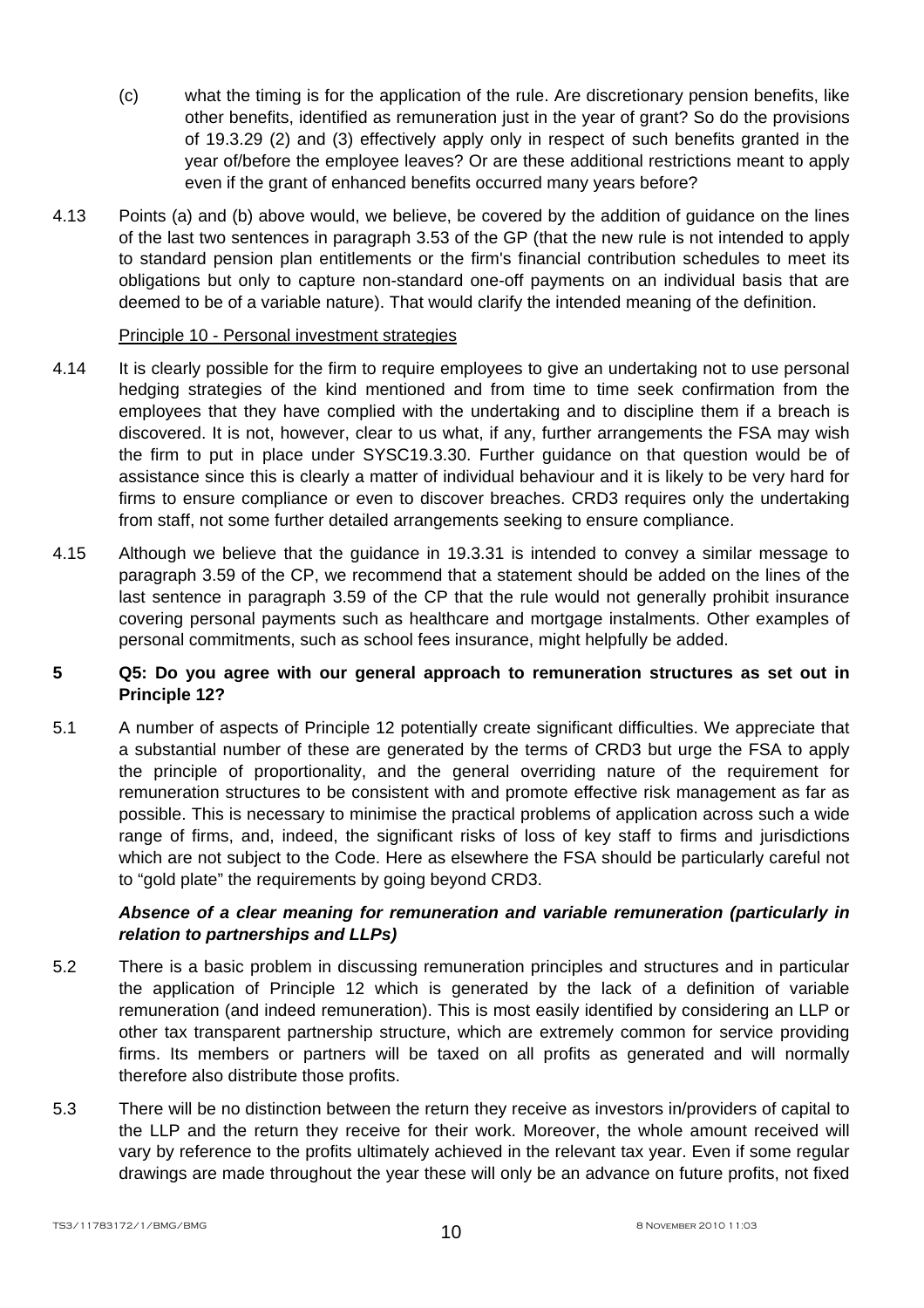in the same way as a salary is. The FSA's capital rules require any drawings made in excess of profits to be deducted directly from Eligible Capital.

- 5.4 In the normal course therefore a partner or LLP member's entire "remuneration" is variable. Moreover some of it is commonly a return on investment/in respect of ownership, not in any normal sense remuneration for work done. Applying remuneration structures which require a calculation of percentages of fixed and/or variable remuneration, or even an assessment of what element is remuneration, does not reflect reality.
- 5.5 This situation contrasts with a limited company in which directors and employees are also shareholders. They will take any dividends on their shares in the same way as other investors without recharacterising them as remuneration (although the shares themselves may originally have been a form of remuneration).
- 5.6 It is of course easier to roll up profits and defer payments in a company than in a partnership or LLP, because they are not taxed in the hands of the shareholder until distribution, It is important to seek to reach a result which does not penalise partners and LLP members for the business structure they are using by treating by treating their return on equity/investment (including the investment which originally arose out of their past work) as if it was all simple remuneration.
- 5.7 Even in relation to directors and employees of a normal company there can be questions over what exactly fixed remuneration is, whether it can encompass fixed payments for specific tasks/achievements or whether that all counts as variable and, indeed, whether notionally "discretionary" payments to which an employee has through practice become entitled to as a matter of employment law count as fixed remuneration.

#### *Performance measurement*

5.8 The FSA has noted that the more complex forms of multi-year assessment and risk adjustment may not be appropriate for smaller firms. It is important to note more generally that highly formalised systems of performance measurement and records also tend to be more appropriate for larger institutions. As a matter of supervisory practice the FSA should not expect to see the same degree of formality in performance assessments at smaller firms, where individuals, and their contribution and adherence to firm values, tend to be known better.

#### *Guaranteed variable remuneration*

- 5.9 There seems to be a degree of confusion in the rules and guidance between "signing on bonuses", commonly a fixed amount paid to incoming staff who are much in demand, and "guaranteed bonuses", where the employer guarantees that bonuses/remuneration which would normally vary by reference to performance over a forthcoming period will reach a particular level over/throughout that period. It would be helpful if the FSA could clarify its view on both and in particular whether it regards both as covered by the rule in 19.3.38, since the terms of CRD3 appear to relate to the latter only.
- 5.10 The rule in 19.3.38, taken from CRD3, expressly states that guaranteed variable remuneration can be granted on an exceptional basis in the context of hiring new Code staff provided it is limited to the first year of service. We note that the effect of such a rule is potentially to encourage poaching and short term moves by employees, the exact contrary of the long term approach the provisions were intended to encourage, but that the FSA has no discretion to change that rule.
- 5.11 It appears to us to be doubtful whether the FSA is able to limit the rule in the manner proposed in 19.3.39, even if it wishes to do so in order to mitigate the potential ill effects of the rule. We do not see how, logically, it amounts to a breach of the rule in 19.3.38 (which relates to the circumstances in which guaranteed variable remuneration can be paid) if a firm in those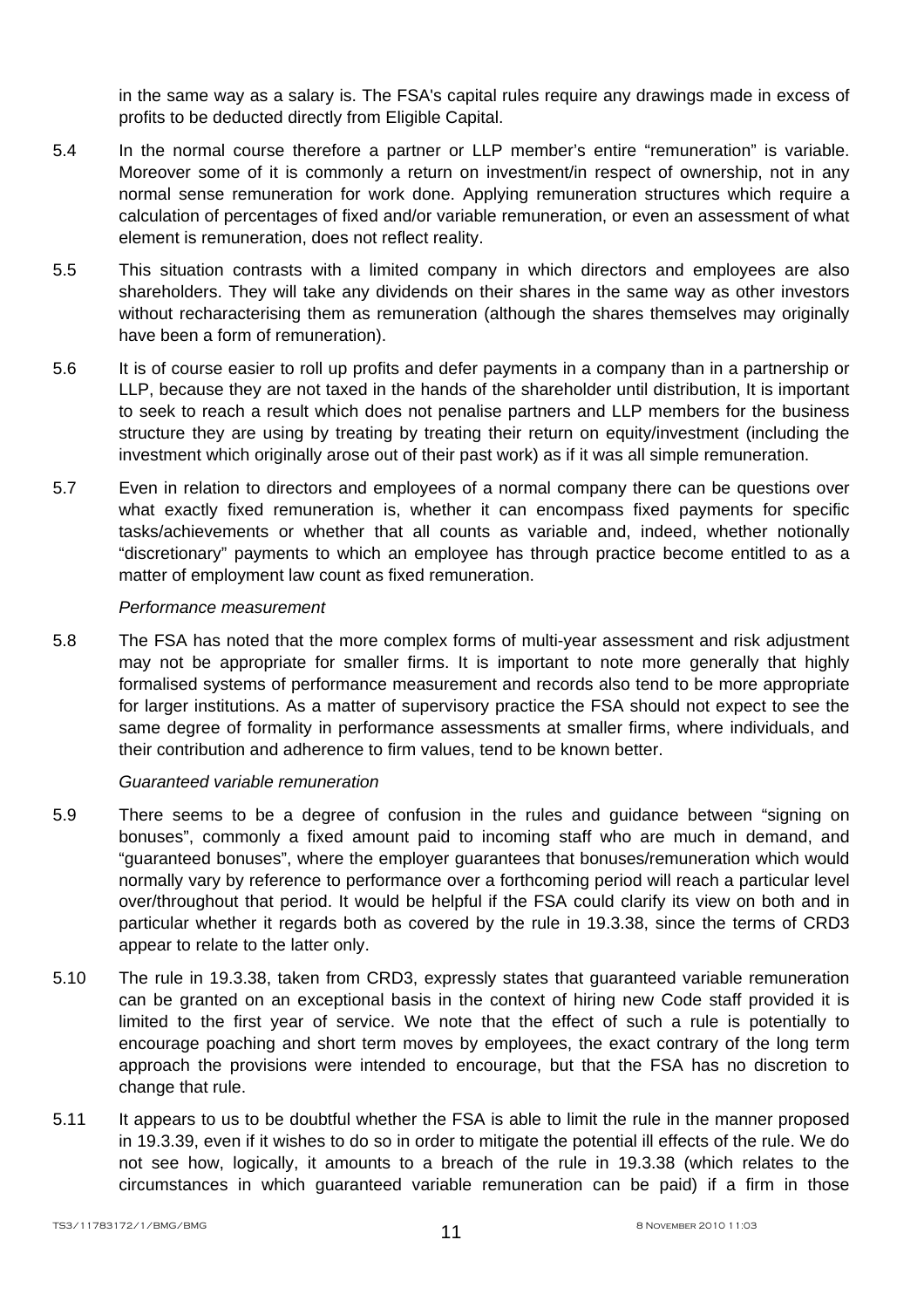circumstances pays guaranteed remuneration which is in excess of that paid by the previous employer. Nor is it clear to us how guaranteed variable remuneration (which is ex hypothesis fixed) can be subject to performance adjustment without ceasing to be guaranteed.

- 5.12 It may be that paying more generous remuneration, or remuneration which is not deferred, retained or subject to adjustment in the same way as it would have been if received from the previous employer is in breach of other rules (e.g. the overall rule relating to sound and effective risk management). It will be a question of fact in each case whether that is so. However it does not seem to us that such more generous payments (in amount or terms of payment) would contravene the prohibition in 19.3.38 on paying guaranteed variable remuneration unless the circumstances of payment fell outside that rule. To suggest that it would do so goes significantly beyond the provisions of CRD3.
- 5.13 If the provisions in 19.3.39 remain, considerable difficulties could arise in trying to relate the guaranteed remuneration from a new employer directly to the package given by the old employer. If, for instance, an employee has deferred cash and his new employer does not operate a deferred cash scheme, would the default position be that the deferred cash must be converted into deferred equity or could the cash be paid up straight away?

#### *Ratios between fixed and variable remuneration*

- 5.14 We have noted above that there can be difficulties in determining what counts as fixed and as variable remuneration, and, indeed, what amounts to remuneration at all (especially in the owner managed situation where some rewards relate to ownership or sale of the business). This is particularly the case for partnerships and LLPs. Moreover in some situations, such as a start up, where it is undesirable and risky to burden the business with high fixed costs even with a normal corporate structure there may be an agreement that there should be very low, or no, fixed remuneration unless and until profits are made. The FSA has recognised in 19.3.28G that variable remuneration may be justified in some such situations, even if losses are being made. Could it also recognise in guidance to this section that the ratio between fixed and variable remuneration (to the extent it is imposed at all) may also vary in such situations, provided that it remains a genuine option for the firm to pay no variable remuneration?
- 5.15 We note that the policy of requiring there to be a set ratio has been set in CRD3 (and will be elaborated in CEBS guidance) despite the fact that it is arguable that increasing the level of fixed salaries to meet such a ratio will itself make executives less, rather than more, risk sensitive. Accordingly all that the FSA can do is to make the requirement apply in a proportionate manner in accordance with the Remuneration Code general requirement and not allow it to be used to force high fixed costs on firms.
- 5.16 Even where it is clear that a particular payment or benefit should be regarded as variable there will be difficulties of valuation for the purposes of calculating percentages. It is common, for instance, for performance adjustment to be carried out not by granting a certain benefit and then having it removed, nor by granting notional benefits which vest over time, but by granting "blossoming" interests which at the outset have little or no value but which as certain performance targets are met acquire additional rights, for instance to share in a percentage of profits once a hurdle or target is met. Ratchet mechanisms can fulfil similar performance adjustment purposes. How should such rights be dealt with in calculating the ratio between fixed and variable remuneration?

#### *Early termination payments*

5.17 In view of the guidance and transitional provisions in 19.1.4 and 19.1.5 could the FSA please clarify whether 19.3.43 and 19.3.44 are intended to encourage firms to break (or at least seek to terminate, as to which see below on transitional provisions) existing employment contracts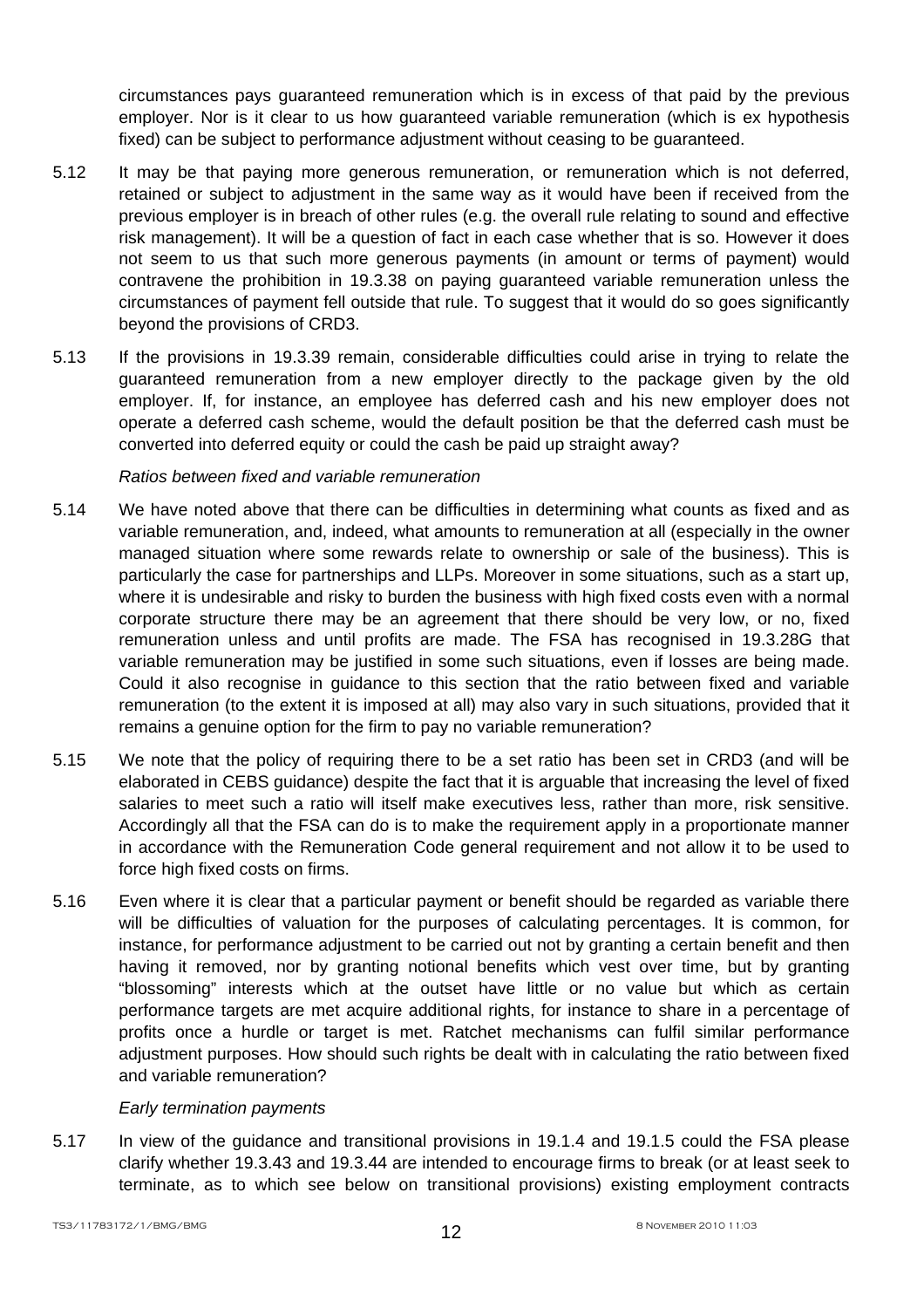providing for, or which have the effect of requiring, certain payments on termination? Most such payments relate to damages for the breach of notice provisions by the firm rather than being specifically described as termination payments or severance pay under the contract. Those notice periods tend to be fixed at the outset of a contract, rather than reflecting performance over time, but payments under them are as a matter of law calculated by reference to the loss/damage suffered from breach of the notice provision. Accordingly they do take into account the loss of variable remuneration as well as the loss of fixed remuneration.

- 5.18 Is the FSA able to give guidance on the type of situation, or length of notice, which it would consider likely, and unlikely, to comply with the Remuneration Code general requirement? Does it expect firms to seek to draft contracts (to the extent the law of contract and employment permit) so that the normal rules for calculation of damages for breach of a notice provision in the contract do not apply if Code staff are dismissed without due notice being given? That would be a very major exercise, potentially affecting all Code staff contracts. Would the FSA expect it also to extend to renegotiating or terminating all such existing contracts? Doing so could in itself open firms up to substantial constructive dismissal claims.
- 5.19 We welcome the FSA's indication that a proportionate approach will apply these provisions only to the highest paid staff in the largest high impact firms.

#### *Non-cash proportion*

- 5.20 As the FSA is aware there are a number of practical difficulties with the application of this rule. In the listed company and mutual arena it may offend against shareholder/member rights and/or dilute their interests unduly over the long term in a way which is contrary to institutional investor guidelines. Consideration might be given to providing that the requirement to pay a particular proportion in shares or other non-cash instruments should be disapplied if and to the extent that shareholders/members prohibit the grant of the relevant interests.
- 5.21 Where the firm is not listed and actively traded then, in addition to the dilution concerns which shareholders other than the working executives have, there is the inherent difficulty that interests in it have no external market as the basis of valuation or means of realising value. Mutual organisations where the customers are also the owners, would need to create new types of "equivalent" instrument. So would partnerships and LLPs if anything more complex than a change of profit sharing ratios was envisaged. Creating "equivalence", or even determining the meaning of that term in this context, is not straightforward.
- 5.22 The provisions appear effectively to require the firm to treat itself as if it was about to become a liquid traded company or sell equity interests in its business and/or as if it was about to issue traded loan instruments or credit default swaps referenced to the firm's credit quality and then to issue and value instruments of some kind on that basis. Even undertaking a valuation exercise of this kind can be a very expensive and difficult exercise. Many firms cannot reasonably be expected to undertake such an exercise. Formulae such as those used in some circumstances (e.g. HMRC normally valuing management companies by reference to a multiple of fees under management) may reach disproportionate results (and impose additional tax on executives) when there is in fact no expectation or ability to dispose of the firm or the instrument concerned.
- 5.23 A key question if the issue of non-cash instruments is to be mandatory is how executives are to realise value from those interests in the medium to long term. Generally the business can only be sold as a whole and there is no real market for shares or other instruments. Normally there are restrictions on transfer and/or pre-emption provisions. Creating interests from which executives could actually realise value at the end of a formally mandated deferral period may be impractical unless it is structured as a buy-in by the company or by a third party funded by the company. Yet constructing a mechanism for such a buy in would impose ongoing liabilities on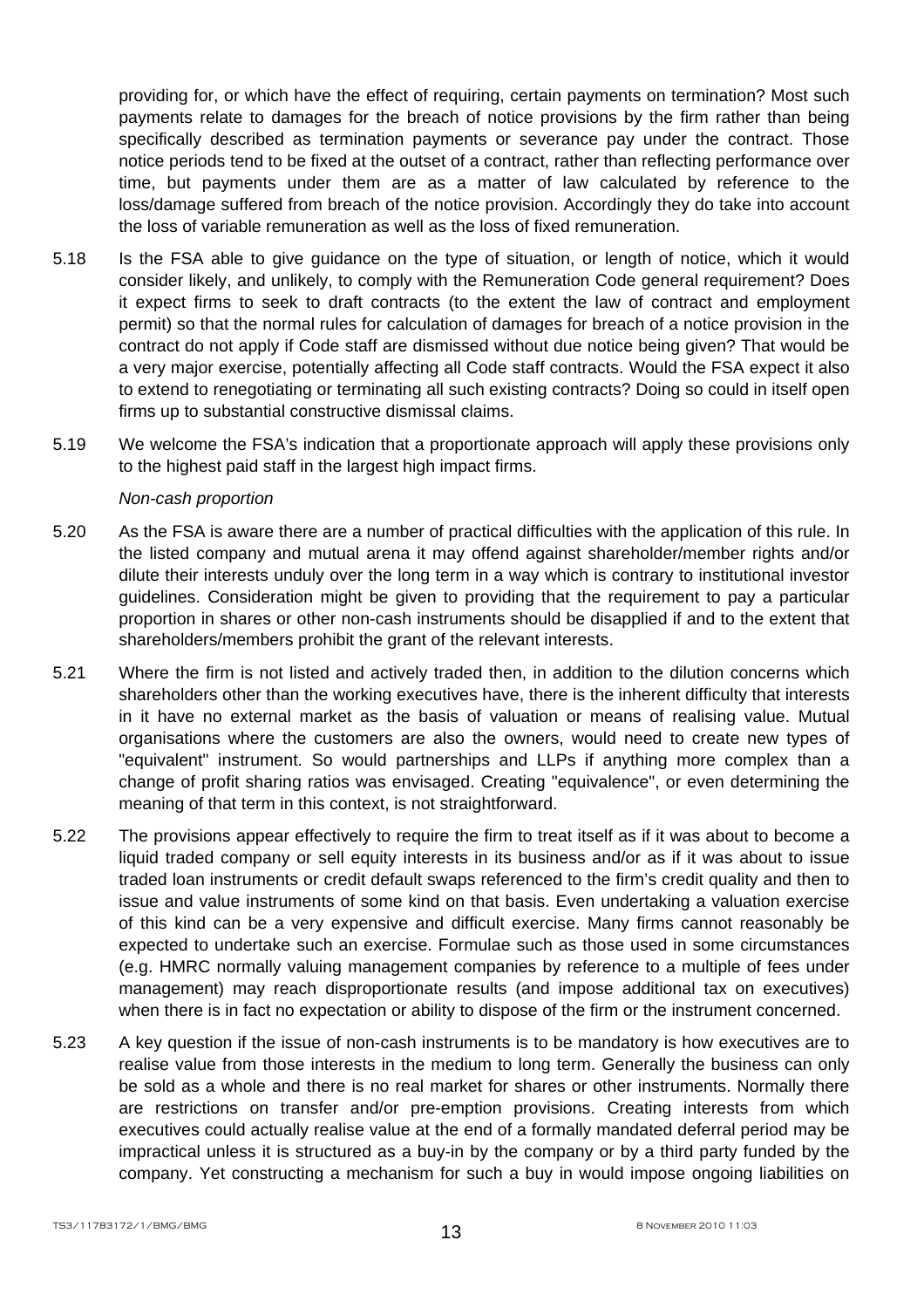the company which could in themselves run contrary to the Remuneration Code general requirement and would certainly impose burdens on the unlisted company which would not be suffered by a listed company.

- 5.24 In each case these difficulties are even more complex and acute in the case of a partnership or LLP which does not have shares and is not, without significant and onerous restructuring, even in a position to issue relevant non-cash instruments.
- 5.25 Where the Code staff and the shareholders/members/partners are, in whole or in part, the same people, issuing new equity or quasi-equity interests to Code staff dilutes their existing interests. Is account to be taken of that reduction in value of their existing interests in calculating the value of non cash instruments issued to satisfy the 50% requirement?
- 5.26 As noted above in relation to deferral it is also necessary to address how "blossoming" rights and ratchet mechanisms should be treated for the purposes of calculating ratios.
- 5.27 Guidance is also needed on:
	- (a) the circumstances in which it is appropriate to issue other types of capital instrument under 19.3.45;
	- (b) how the retention period under 19.3.45 (2) is meant to interact with the deferral period under 19.3.46 referred to in 19.3.45.
		- (i) Should the periods be concurrent or consecutive when the shares or other instruments form part of the deferred element of variable remuneration?
		- (ii) The FSA's comments in CP 3.84 are not entirely clear on this question. In the first and second sentences it is said that the instruments will need to be subject to deferral or a retention period and that for those shares issued upfront a minimum retention period will be required. However in the last sentence it is said that retention periods may apply to awards paid upfront or deferred awards that have vested. It is our understanding that it is the first and second sentences which apply so that further retention periods are not required where the issue or vesting is itself deferred. Once this question is clarified, we suggest it should be incorporated in the rules as guidance.
		- (iii) It would also be helpful to have commentary on how far, if at all, it should be assumed that the retention period(s) should be of a similar length to the deferral periods in circumstances when shares are not part of the deferred element of remuneration.
- 5.28 We note that the FSA has in its CP (paragraph 3.82-5) indicated that its interpretation of the requirement for 50% of variable remuneration to be paid in shares or other non-cash instruments is that this applies to variable remuneration as a whole so that firms may choose whether shares form part of the deferred element, non-deferred element or a mixture of both and effectively satisfy the whole of the deferred element in shares.
- 5.29 We agree with that interpretation and trust that the FSA is able to persuade CEBS that it is the correct approach. Meanwhile it is not clear to us that the rules as drafted set out the FSA's interpretation accurately. In particular 19.3.45(3) as it stands, without further comment or guidance of the kind given in the CP, could be read to support the view of the Parliamentary rapporteur as referred to in CP3.82 which is expressly rejected by the FSA's subsequent explanation of its own provisional view.
- 5.30 We note that the provisions in 19.3.45 relate to interests in the firm itself. Consideration should be given to guidance on their operation in a group context.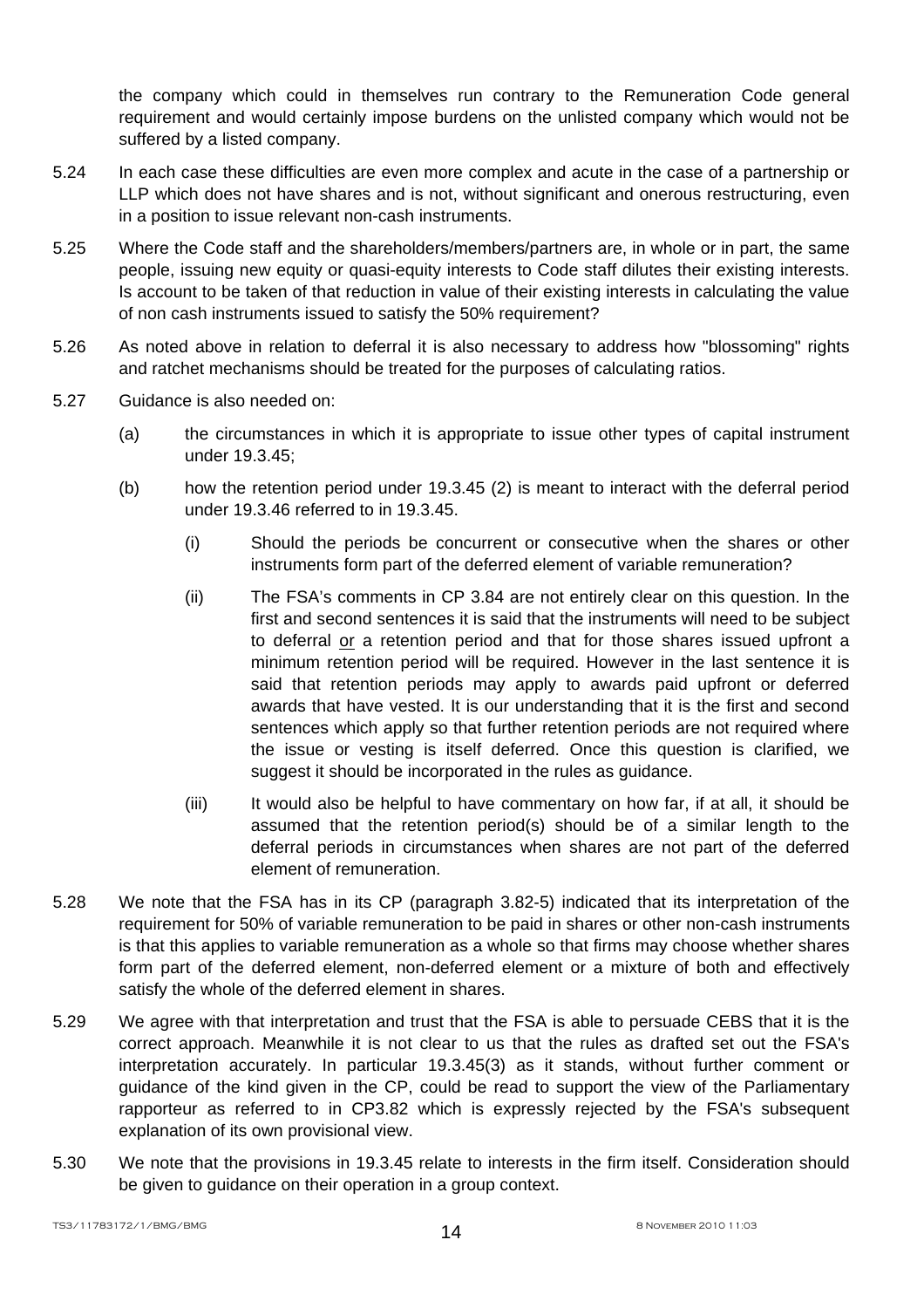- 5.31 There are also a number of fund management firms which operate arrangements by which executives are required or enabled to invest in the funds to whose management they contribute. These structures generally need to be agreed with investors and can operate to align interests of investors and the staff of limited licence firms and manage the legal and operational risks for the firm of misalignment generating inappropriate staff behaviour. It currently seems likely that the Alternative Investment Fund Managers Directive will recognise and may enforce some arrangements of this kind. It is important both in the implementation of CRD3 and in the finalisation of the AIFMD that there should be both consistency of approach and sufficient flexibility and proportionality to allow for different structures and satisfying investor requirements.
- 5.32 Those firms whose investors/fund structures mandate executive investment (whether by means of carry, co-invest, golden shares or otherwise) in funds under management in a way which is consistent with the overall risk management objective should not also be subject to provisions requiring remuneration to be in the form of interests in the firm.
- 5.33 However, other limited licence firms, for instance those which manage assets for a wide range of clients under discretionary mandates, or whose investors object to co-investment, will not be able to establish such structures. Consideration should be given across the board to how appropriate, if at all, it is to apply the provisions relating to non-cash remuneration to any limited licence or limited activity firm in view of the fact that they do not take their own positions and are not therefore at risk by reason of those positions. In our view it will very rarely be appropriate and we would have major concerns if the FSA were to disagree.

#### *Deferral*

- 5.34 There are a number of aspects of the deferral provisions which need to be very precisely clarified in view of the proposed application of voiding provisions to this rule. These include:
	- (a) whether:
		- (i) the total length of the deferral period should be set to end at some point between 3-5 years (or such later time as the firm considers appropriate) dependent on the matters set out in 19.3.46(4) with vesting taking place pro rata over the chosen period; or
		- (ii) full deferral is required for at least 3 years with pro rata vesting only starting after that and continuing for the next 2 or more years.

We believe the former is the correct interpretation but clarification is desirable.

- (b) what amounts to a firm being significant in size etc. We think that guidance should be given that this should be equated with the firms which the FSA originally made subject to its Remuneration Code.
- (c) what amounts to a "particularly high amount" other than variable remuneration of £500,000 or more. Given the systemic risk origins of the remuneration code and CRD3 and other provisions which require performance and risk adjustment it seems counter intuitive that the guidance in 19.3.47 could:
	- (i) operate in favour of lessening the degree of such adjustment between members of a particular firm;
	- (ii) require more calibration and deferral in smaller firms where few if any staff are paid more than £500,000 than in larger firms.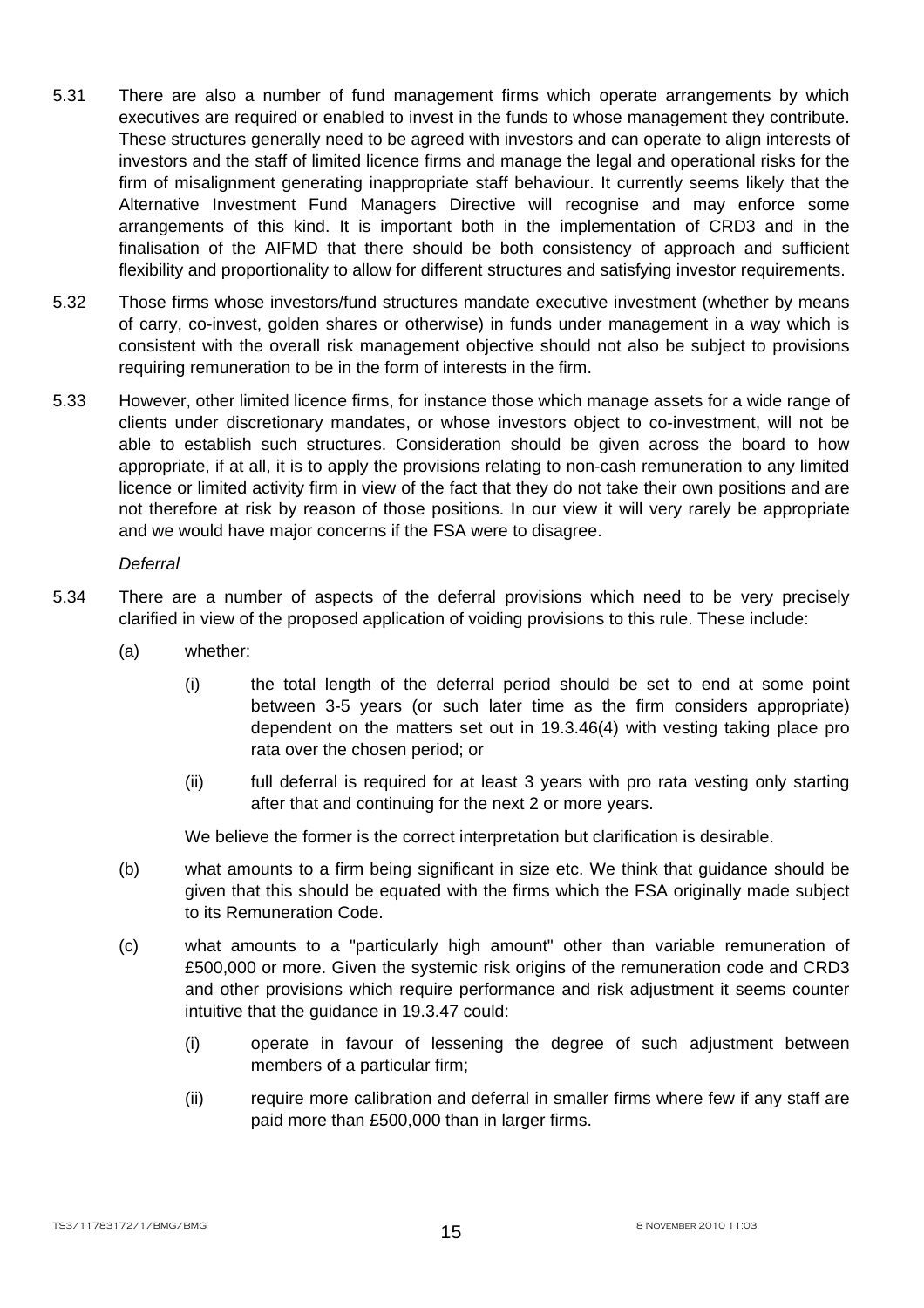- (iii) create problems as a firm grows and is successful so that differences arise, or are removed, between the remuneration of Code Staff leaving some subject to different deferral arrangements.
- 5.35 We query whether the guidance in 19.3.47(1) relating to risk adjustment and performance criteria might more appropriately be located as guidance to 19.3.48 and also whether it will necessarily be proportionate for all firms which pay deferred compensation to have a formal scheme with detailed risk and performance adjustment measures rather than in some cases retaining general discretion not to pay or vest under 19.3.48. The latter query also applies to 19.3.50(2)
- 5.36 19.3.47(2) refers to firms to having firm-wide and group-wide policies on deferral. We assume this is not intended to impose deferral obligations in relation to all staff in all group members but only in relation to Code staff in either the FSA authorised firm or, if the application of the Code is so extended, in the UK consolidation group or non-EEA sub group. This should however be clarified. It is an example of references to the "firm" and the "group" which seem to us potentially to extend the application of the Code inappropriately and far beyond the required impact of the CRD3.

*Sustainability/performance adjustment of variable remuneration, including deferred remuneration* 

- 5.37 We note and generally agree with the FSA's approach in 19.3.48-49 of focussing on what the CRD3 calls "malus" or reduction of unvested deferred remuneration, rather than clawback of amounts actually paid, as the main technique of ex post risk adjustment. The clawback of sums already paid, for which the voiding provisions are required, will clearly have major practical difficulties.
- 5.38 In some asset management cases, where the firm's money is not at risk and provided that the payment remains sustainable for the firm, it may be appropriate for firms to look to the performance of the fund(s) or other clients whose assets are under management and on which the executive works for the relevant adjustment criteria, even if the firm as a whole or other assets managed have a reduced performance. Would the FSA consider this an acceptable interpretation of "business unit" in this context even if the firm is not formally divided into different business units? If so could guidance be given to that effect? Although the performance is not directly that of part of the firm but of its clients it will affect the firm both in terms of fees and in terms of reputation and ability to raise further funds for management.
- 5.39 A related question is whether it is always necessary/appropriate to make reductions in the event of a downturn in performance, again subject to the proviso that the firm and its sustainability should not be damaged by payment/vesting, since a downturn may be caused by economic events outside the control of the Code Staff or firm and the staff concerned may be responsible for minimising the effect on the firm or the relevant business area or indeed for maintaining profitability in at least one part of the firm.
- 5.40 The guidance in 19.3.50(1) relating to incentivising new ventures which may be lossmaking does not clearly link up with the rule and evidential provisions in 19.3.48 and 19.3.49. Is the FSA intending to make it clear that this is an example of a situation where it is acceptable to pay, and not subsequently adjust downwards, variable remuneration even though the venture is loss making and might not be sustainable in the long term, provided that the executives/firm/business unit perform in accordance with its reasonably assessed targets?
- 5.41 As noted above we query whether it is appropriate or proportionate for all firms, particularly any smaller firms, to which 19.3.48 applies to have detailed adjustment schemes of the kind envisaged by 19.3.50, although some adjustment power will frequently be advisable.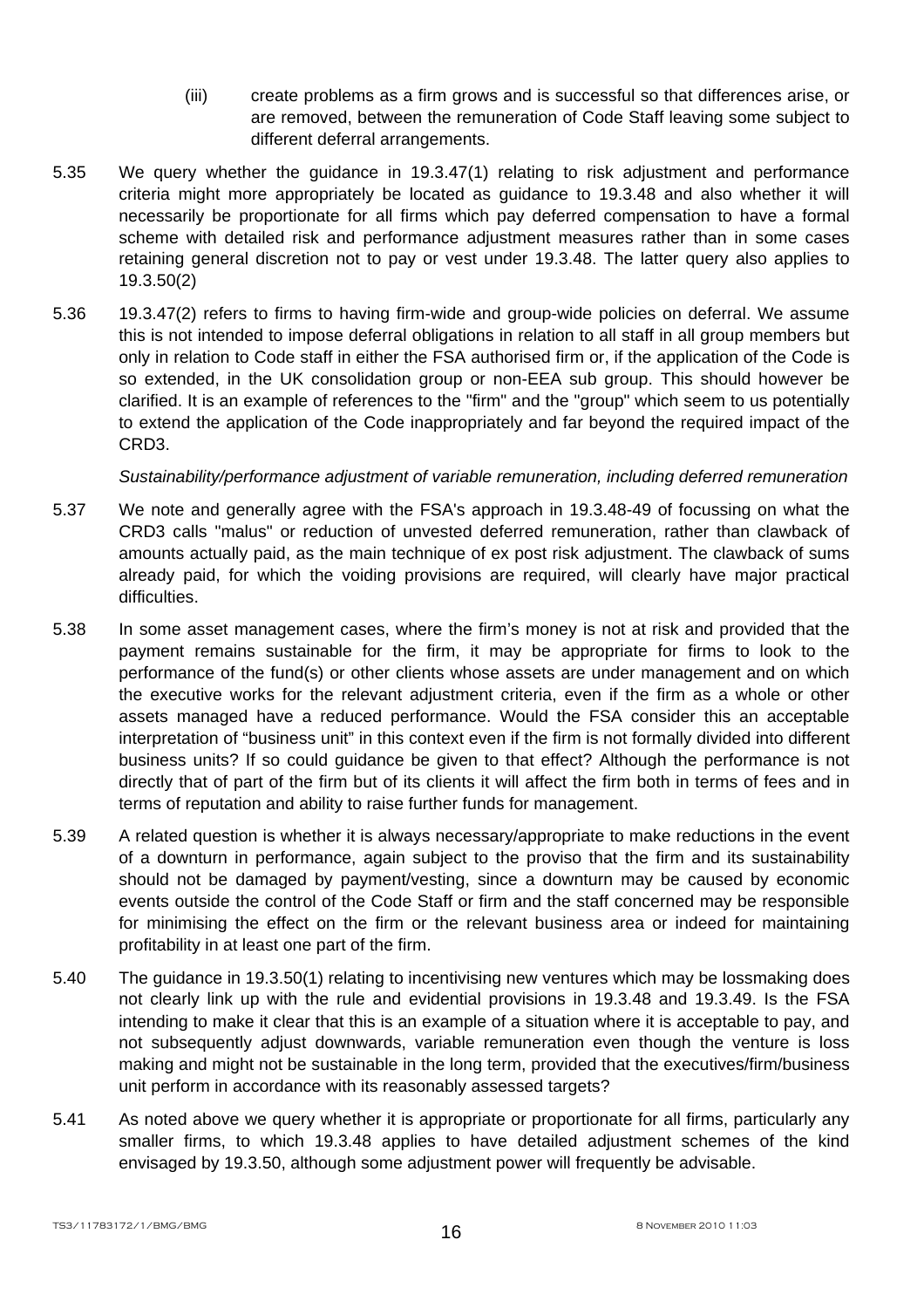# **6 Q6: Do you agree with our proposals, as set out in Annex 5, for applying proportionality at the rules level?**

- 6.1 In this context we note in particular the general requirement in CRD3 that firms are to comply with the remuneration principles "in a way and to the extent that is appropriate to their size, internal organisation and the nature, the scope and the complexity of their activities." Further light is thrown on this provision, and the possibility that certain of the principles will not extend to some firms, in the recitals and we also note that:
	- (a) Recital 4 to CRD3 states that "The principles recognise that credit institutions and investment firms may apply the provisions in different ways according to their size, internal organisation and the nature, the scope and the complexity of their activities. In particular, it may not be proportionate for investment firms referred to in Articles 20(2) and 20(3) of Directive [i.e. limited licence and limited activity firms] to comply with all the principles."; and
	- (b) Recital 5b relating to deferral of a proportion of remuneration and payment of part in a non-cash/share linked form recognises that the types of instrument which can be issued will depend on the legal form of the firm and also states that "In this context, the principle of proportionality is of great importance since it may not always be appropriate to apply these requirements in the context of small credit institutions and investment firms."
- 6.2 As general points:
	- (a) We believe that the CP and draft rules do not yet fully take account of these CRD3 provisions. While the proportionality proposals made by the FSA are helpful we do not believe they extend as far as is needed in some areas. We trust that the FSA will encourage CEBS also to take full account of these recitals and the general need for proportionality in any guidance it issues. We note that the UK is probably relatively unusual in Europe for having a very substantial number of independent investment firms (asset managers, brokers and others) which are not also banks or part of banking or insurance groups. Proportionate application to such firms is therefore particularly important in the UK.
	- (b) It will be necessary to incorporate the proportionality guidance fully into the body of the Rules. We agree it is important to have a general provision, such as that in 19.3.3 (and for consistency we suggest the proportionality wording in 19.2.2(3) is also amended to track Recital 4 CRD3) in order to enable the tailoring of the Code to be proportionate to each firm. In addition we believe that the views that the FSA has reached on aspects of the Code which it will not be proportionate to apply to certain types of firm should be set out expressly in guidance to the Rules.
	- (c) This can be done on a rule by rule basis but the table format used in Annex 5 is also a helpful approach, once it is clearly linked in to the text of the Rules and Guidance.
	- (d) A number of our comments relating to proportionality appear in our answer to Q5 and elsewhere in our response.

# *Proportionality in application to staff*

6.3 We note from CP 4.11 that the FSA is considering the position of individual proprietors and general partners but states that "Limited partners, whose position is more akin to employees, will not be excluded". It is not clear to us from that whether the FSA is considering complete exclusion of individuals who practice on their own account or as partners in a general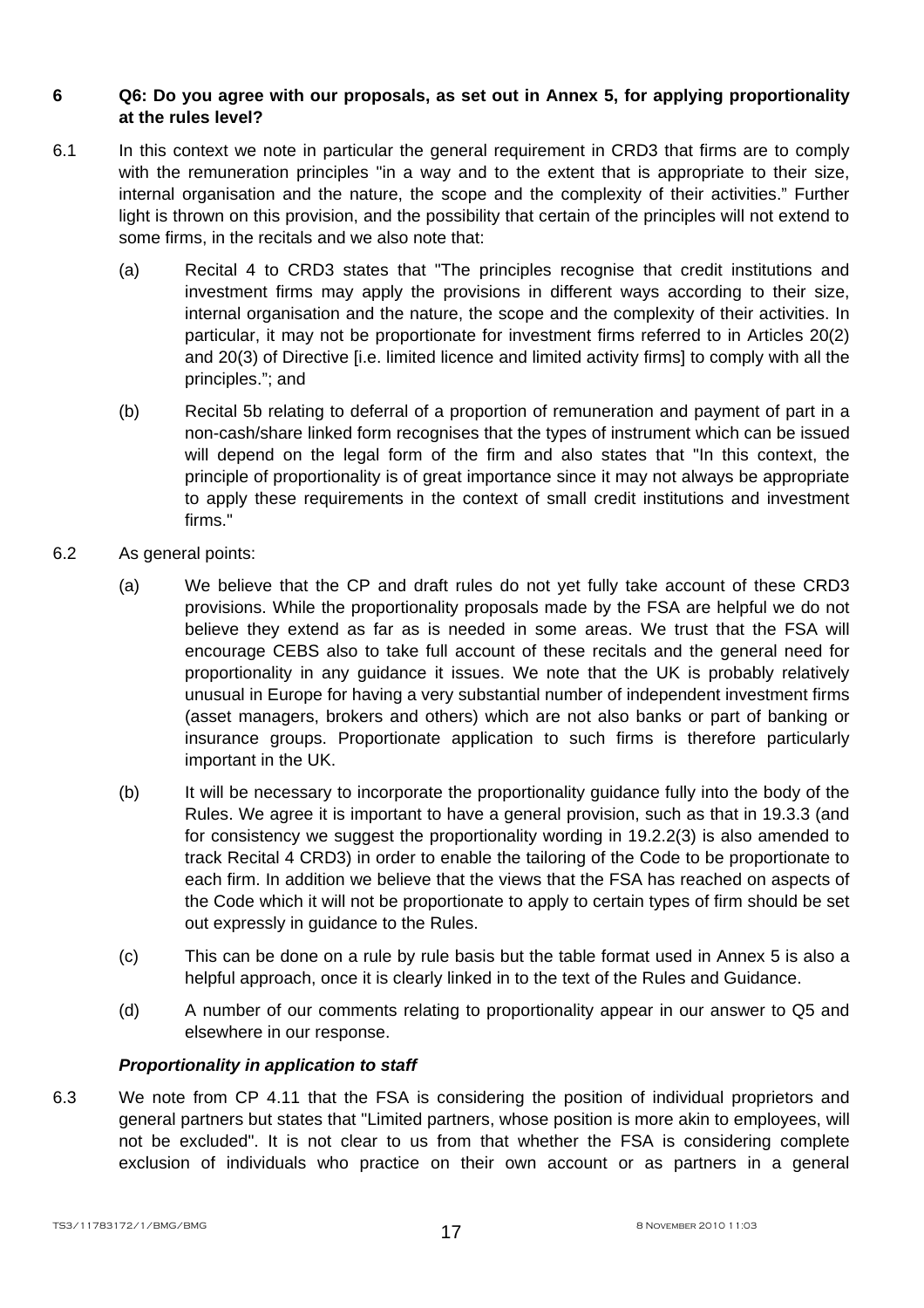partnership and, if so, whether the justification for doing so is the unlimited liability they carry for the activities of the firm. We can see that there is a case for such an approach.

- 6.4 We believe that more consideration needs to be given to the position of "owner managers" and owner managed businesses generally. We note that increasingly the standard model for a service providing firm in the UK, including financial services firms, is a limited liability partnership (LLP) whose members (or partners) have limited liability. It is less common for a limited partnership to be used, if only because once its limited partners become involved in management they become general partners.
- 6.5 An LLP is a tax transparent vehicle which, subject to certain provisions relating to its statutory incorporation, operates in much the same way as a partnership, in accordance with its LLP Agreement. There is a great deal of flexibility in setting the terms and governance of the LLP under that LLP Agreement, just as there is for any partnership, for instance there may be executive committee(s) of members or a managing member managing the firm or management may be done directly by all members, but a key feature is that, as in a normal partnership, the partners share in the profits and are taxed on those profits whether or not distributed to them. Members, like partners, combine ownership with actively working in the business and therefore are both owners and managers. If it had been a company they would be both shareholders and directors/employees (although members of an LLP are of course not employees). In some cases there will also be other members investing alongside the working partners, sometimes even a corporate member which is its parent undertaking (and may in turn be a subsidiary of an overseas partnership/LLP/LLC in which some or all of the LLP members are also partners - this is a common US fund manager group model). Executive members, like other members, receive their returns as a profit share which does not normally distinguish between the element which relates to their ownership and the element which relates to their working. If the business is sold they may receive capital profits from payments buying out their interests as members or the LLP may sell the business so that its profits on sale are allocated to members. However it more complex transactions are often done under which the purchaser is admitted as a member, makes contributions to the LLP which are reallocated between members and agreements are reached for ongoing profit sharing which would also reflect the purchase of the business (so that executive members took part of the disposal proceeds on an ongoing basis by reference to the continued success of the business, and in some cases their agreement to remain involved in it). The LLP may also have employees in addition to its members.
- 6.6 The older form of owner managed business, which is also very common, is the private or unlisted company model. In this case most or all of the shareholders of the company (or its holding company) will be directors or employees of the company, which may again also have other employees. The executives who are also shareholders will receive both a salary and benefits as directors/employees and dividends as shareholders. If the business is sold again either there would be an asset sale out of the company or they would sell their shares for a capital profit. Commonly the purchase terms would provide for some deferred payments relating to performance which might again be linked to their continuing involvement in the business or giving of restrictive covenants.
- 6.7 There are a number of particular points relating to owner managed businesses, LLPs, partnerships and unlisted companies (and indeed other business models although these are the most common) which affect the proportionate application of the Code:
	- (a) In small or even medium sized owner managed businesses it is arguable that, apart from limited liability, the owner managers have no significant differences from individual proprietors or partners in partnerships. In fact partners in a large general partnership may in terms of working practices and behaviour have more in common with employees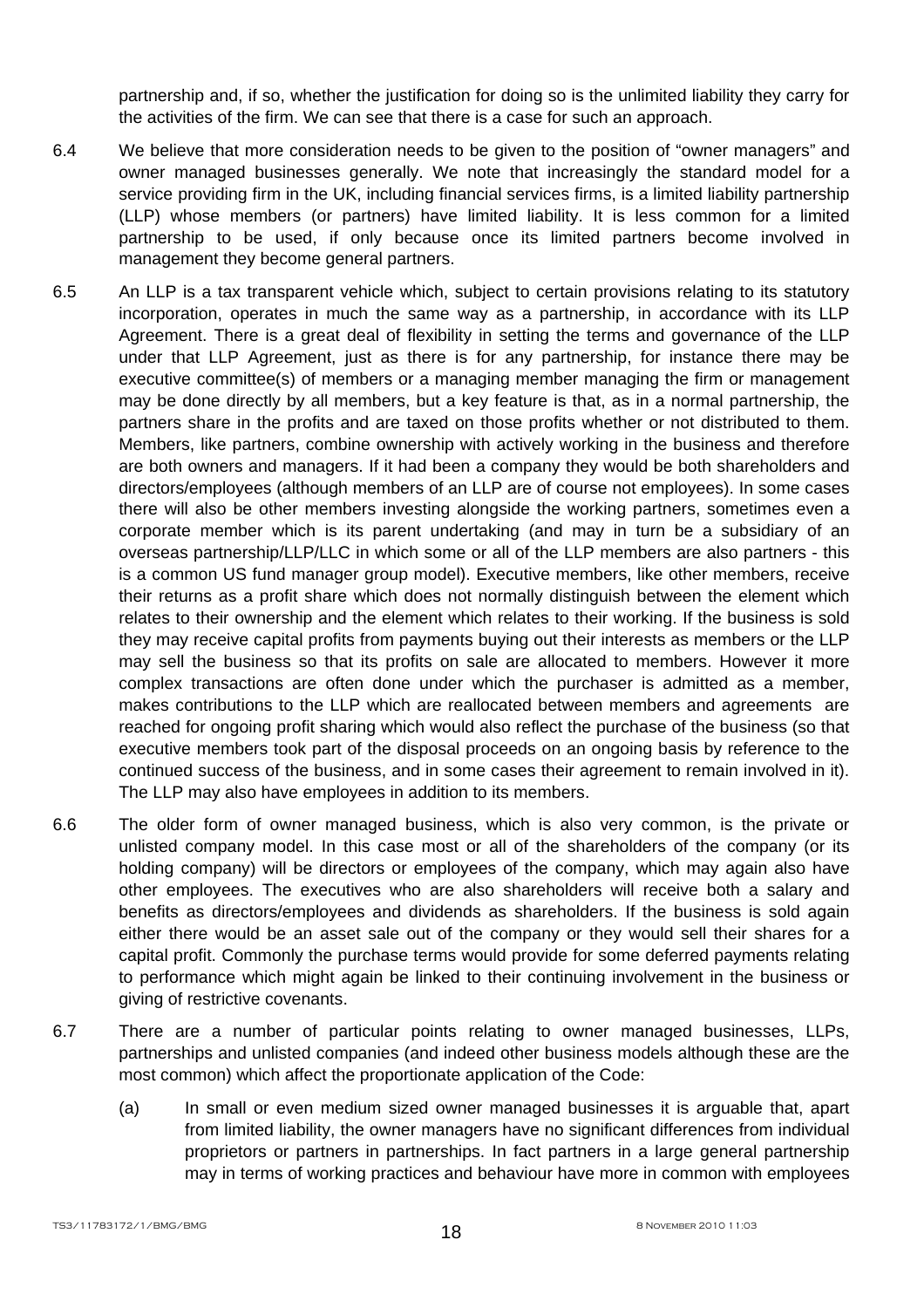than LLP members or shareholder directors in a small or medium sized owner managed business do. The term "staff" is not really appropriate for many owner-managers.

- (b) The whole of an LLP member's (or a partner in a partnership's) profit share is effectively variable simply because it is wholly dependent on profits. He may have a fixed drawing rate but that is only an advance on future profits and is generally set low out of prudence. It is accordingly not proportionate to apply requirements for there to be any particular ratio between fixed and variable remuneration. This is the case both in relation to the 19.3.42 rule requiring ratios to be set and in relation to the de minimis level.
- (c) More generally in owner managed businesses, whether or not LLPs, the focus on the long term health of the business and desire to avoid burdening it with high fixed costs tends to mean that the owner-managers are willing to allocate themselves low salaries by comparison with the profits they hope to share. The same can apply to other employees in the case of start ups and other ventures where success is uncertain but they have high hopes for the future of the business. Requirements for particular ratios between fixed and variable remuneration may therefore be disproportionate in all these cases.
- (d) Such part of an LLP member's profit allocation as is attributable to his membership/ownership of an interest in the LLP should not be regarded as remuneration at all, just as dividends on shares held by a director/employee are not regarded as remuneration. It will, however, often be difficult to determine how much of the profit allocation is attributable to that equity interest in the LLP since LLP agreements do not need to distinguish this and would not normally do so.
- (e) Such part of the payments following sale of a business to its LLP members or directors and employees who were also shareholders as relate to payment for their past ownership and ongoing restrictive covenants etc, in whatever form paid are not and should not be regarded by the FSA as remuneration at all. To do so would be counter to the commercial reality.
- (f) Absent a third party sale there is rarely a realistic method of either determining or realising the value of parts of an LLP or unlisted company.
- (g) An unlisted company can grant share options and issue shares but there is most unlikely to be a market for them, so unless other members or the company itself is willing to purchase the shares the recipients can have no assurance of when, if ever, any value can be realised for those shares. This is the case even if notionally the shares are freely transferable. In practice there are normally tight restrictions on transfer or other dealings with shares so that ownership does not move outside the permitted group of executives and close relatives. It is not a matter, as in a traded company, of holding shares whose value will move by reference to performance of the company and can reasonably readily be realised. It is a commitment of indeterminate length. Moreover issuing more shares dilutes the interests of existing shareholders, who will be the same people in a classic owner managed company. It would be disproportionate therefore to apply the requirement for 50% of variable remuneration to be in shares or other share linked instruments to unlisted/untraded companies in the same way as to listed/traded companies.
- (h) In the case of an LLP in addition to all the same issues of proportionality as apply to unlisted companies it would be very complex to restructure the LLP to create new types of quasi-share or equity or credit linked instrument of some kind and once such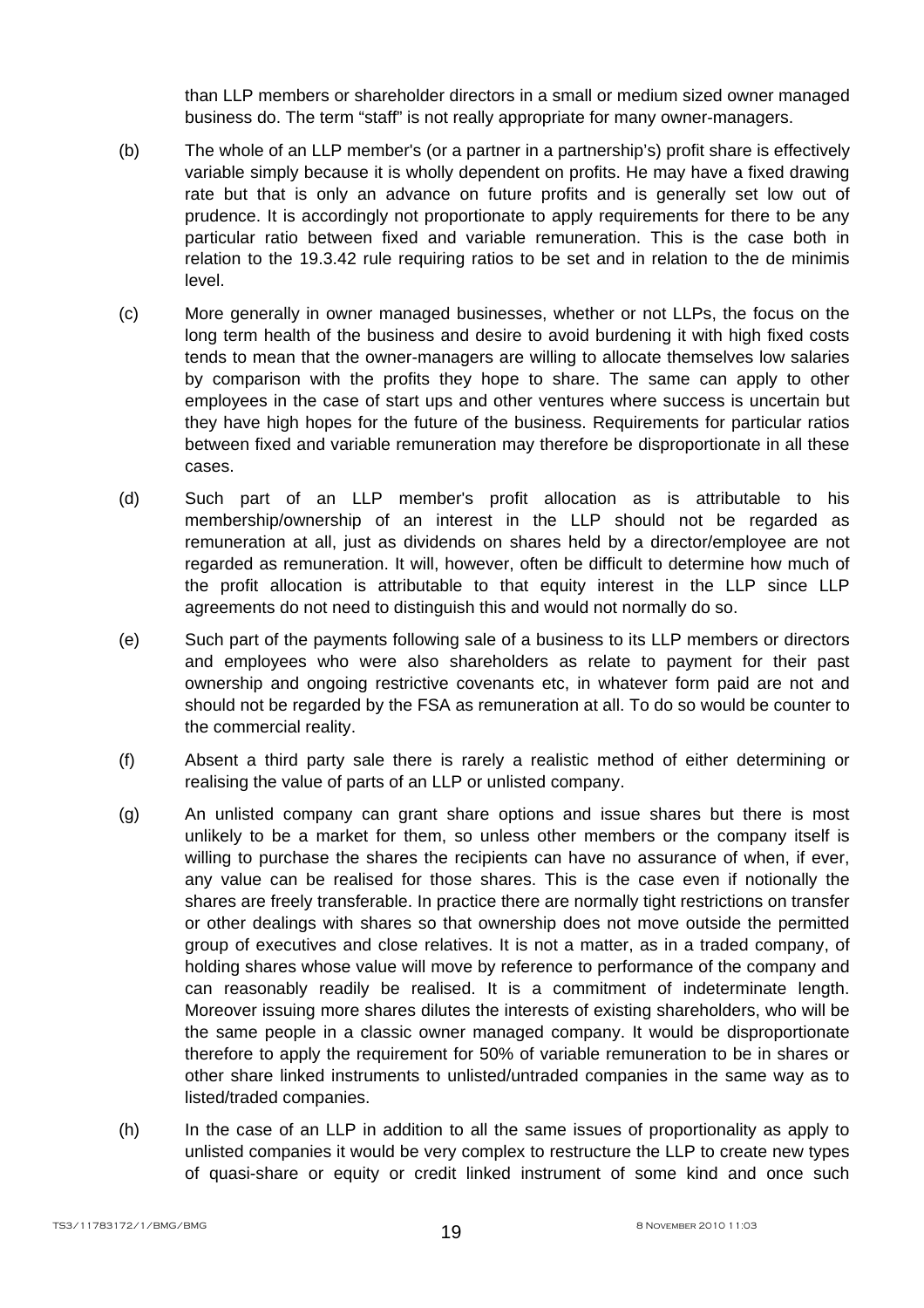instruments were created they would be subject to an intensified form of the same difficulties outlined above in relation to unlisted companies.

- (i) Arguably the 50% non-cash rule should not be applied at all except for the very largest and most systemically risky owner managed businesses - which should in turn be large enough to justify the costs of creating appropriate instruments and/or to have some form of internal traded market in them or other means of realising value at a later date.
- (j) If a particular LLP is subject to the deferral requirements (on which see our further comments on proportionality) then we suggest it should be made clear that the deferral can be made net of any distributions required to meet taxation. Any other result would be unnecessarily penal and could cause real difficulties.

# *Code staff and de minimis application*

- 6.8 We agree that it is sensible to have a monetary threshold for the application of a number of the more detailed structural provisions since the burden of making such arrangements for staff under these thresholds would be disproportionate. For the reasons given above:
	- (a) We believe that in the case of LLPs and partnerships there should be no specified ratio between fixed and variable remuneration, since it will normally all be variable, but only the cap of £500,000.
	- (b) We suggest that in a number of other situations firms should be allowed to agree to reduce the burden of fixed costs and have only a fixed cap with no limit on the proportion which might be variable. The relevant cap could in this case either be the same or possibly a lower amount such as £335,000 (£500K less 33%).
- 6.9 We agree that it will be helpful to use a de minimis rule to disapply the rules referred to in 19.3.6(2), which will also ensure that Code Staff below the threshold are not at risk of having contractual provisions made void.
- 6.10 There are other aspects of the rules where it may be disproportionately burdensome to apply the rules below a de minimis threshold. We suggest that as well as disapplying the items listed in 19.3.6 (2) (and presumably in each case related guidance and explanatory provisions) to those below the de minimis threshold consideration could also be given to disapplying Principle 8 profit based measurement and risk adjustment under 19.3.22 and 19.3.25 and related guidance, Principle 9 pensions policy under 19.3.29, Principle 10 personal investment strategies and, under Principle 12, 19.3.43 relating to early termination.

# *Proportionality in application to firms*

- 6.11 For convenience our comments on proportionality are given by reference to the Annex 5 table. References to application to all firms are only to application to the Code Staff of FSA authorised firms which are subject to the Code.
- 6.12 As general comments:
	- (a) We agree that proportionality cannot be interpreted as a complete exemption from the Code, except possibly for certain types of individual proprietor and owner managers where there is little real distinction between their economic lives as individuals and as a firm. In that case, as noted above, it is more a matter of identifying that they cannot really be described as "staff" at all and then giving consideration to how the definition of Code Staff should be adapted than applying proportionality. In such cases the issue is identifying and managing risk, not remuneration as such.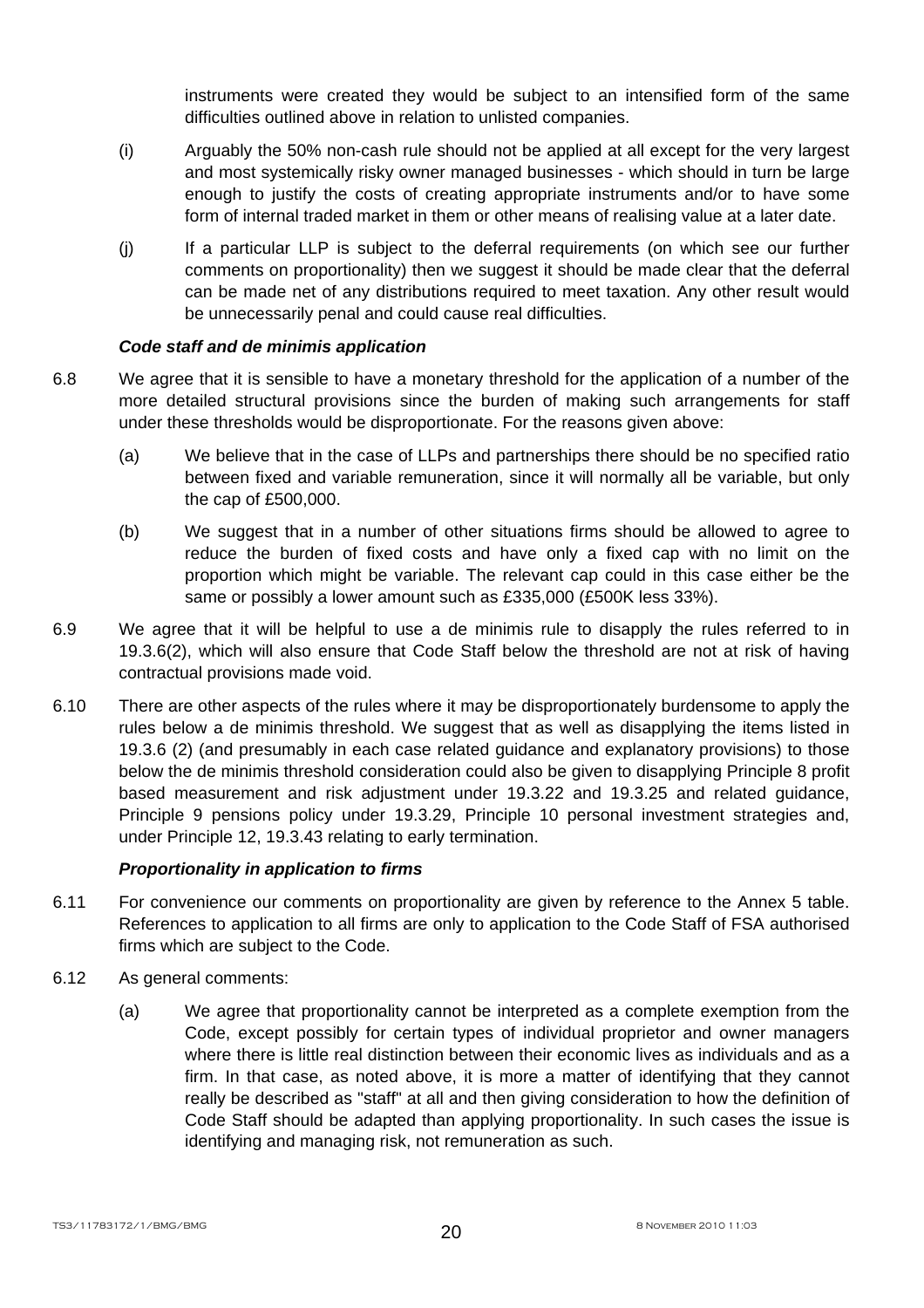- (b) Although it is helpful for the FSA to give specific examples of situations where particular rules, or parts of rules will not apply by reason of the nature, scale, scope and complexity of the firm we are not sure that there is a clear dividing line between the rules identified in Table 2 for proportionate application and those identified in Table 3 for "comply or explain". It seems to us that "comply or explain" is another manifestation of proportionate application.
- (c) As noted above all guidance available on proportionality needs to be brought into the text of rules and guidance.

# *Proportionality Table 1*

- 6.13 We agree that the general requirement and principles 1 and 2 (which might be seen as reformulations of aspects of the general requirement) should apply to all firms and that each firm must maintain a record of its Code Staff.
- 6.14 Although firms should also inform staff that they have been identified as Code Staff, we query whether it is always essential for all firms to give detailed explanations to staff about the implications of their Code status, particularly when the firm in question has a relatively simple remuneration structure or is not subject to the more detailed provisions of the Code.
- 6.15 If a firm fully avoids or manages conflicts in other ways we query whether it is always essential for it also to be subject to Principle 3, requiring it to ensure that its remuneration policy includes measures to avoid conflicts (as opposed to not having any measures which create or aggravate conflicts). For instance if a firm had a simple fixed remuneration package without bonuses would it be essential to create bonuses or other aspects of remuneration which could be used to avoid conflicts. Or would the simple structure of remuneration itself be regarded as a "measure to avoid conflicts"?
- 6.16 We agree that Principle 4 as set out in 19.3.10R should also apply to all firms (though we are not sure that the addition of "in its supervisory function" adds much to the "governing body" for many firms).
- 6.17 We also agree that Principle 6 should also apply to all firms. In this context we note that LLP members are taxed on profits whether or not distributed so that there is an additional cost to them, unlike other firms, in retaining profits. However that should not be used to prevent the firm strengthening its capital base when necessary rather than making distributions.
- 6.18 We suggest that Principle 8, although it will most commonly apply as far as the aspects listed in Table 1 are concerned, should nevertheless be subject to proportionality for the following reasons:
	- (a) While profits are normally the best measure of performance, particularly for firms which are undertaking principal liabilities, as the FSA has pointed out accounting profits may prove illusory and need to be risk adjusted.
	- (b) Some firms' cash receipts may effectively represent their fully realised profits so that calculations could be done based on certain management or performance fees received.
	- (c) When dealing with limited licence (and to a lesser extent limited activity) firms it may be appropriate, and assist in conflict management and alignment of interests, for some financial performance measurement to be calculated by reference to matters such as the performance of funds under management/advised, rather than just by reference to the firm's profits out of its clients.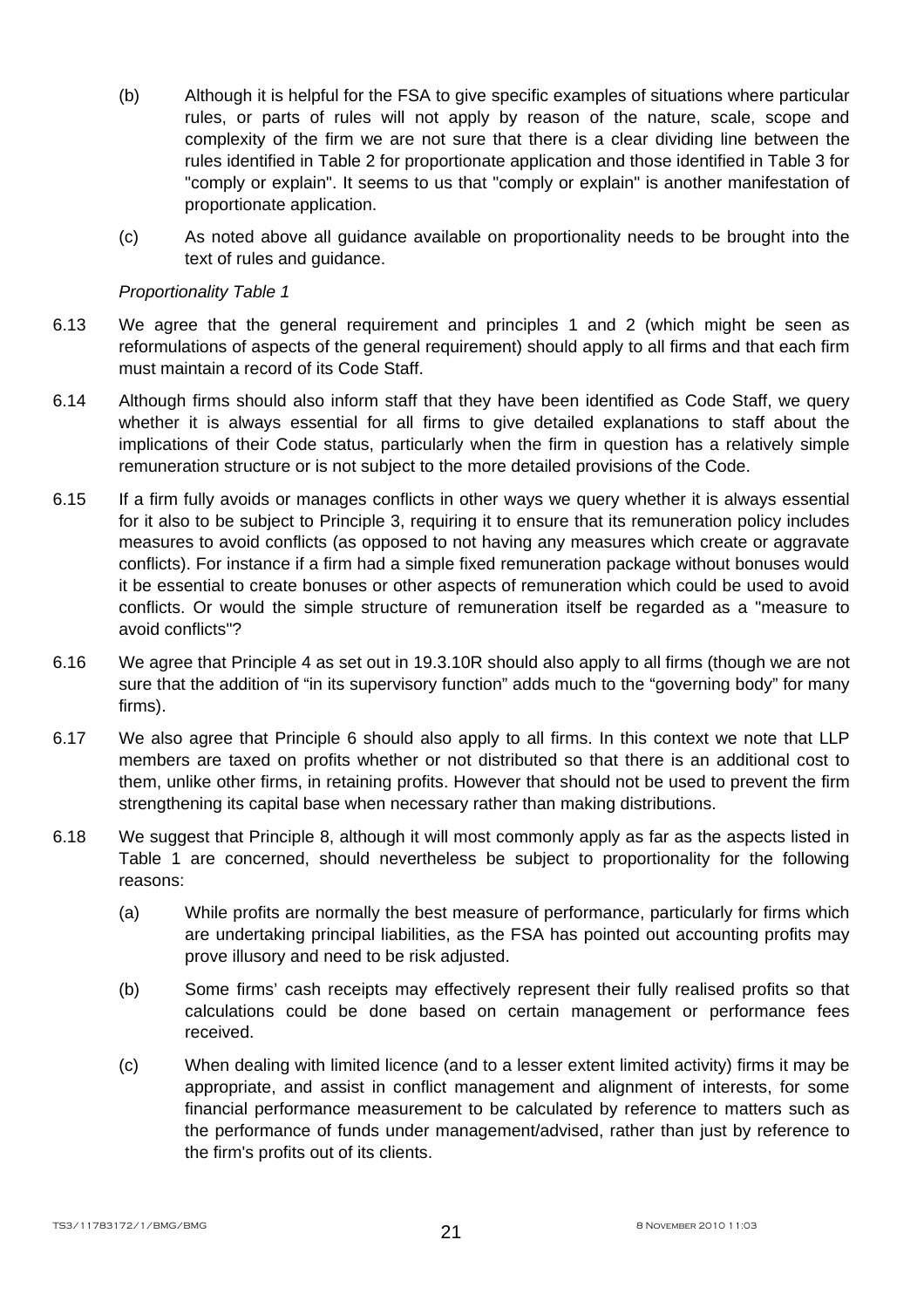- (d) In some situations, the FSA has recognised that negative financial performance by the firm should not prevent the payment of variable remuneration. The FSA has given start ups as an example but there may be other cases.
- 6.19 We agree that the anti-avoidance Principle 11 should apply to all firms.
- 6.20 We agree that the general provision in Principle 12 set out in 19.3.33R should apply to all firms. We believe that the leverage provisions, as well as the remainder of Principle 12, should be subject to proportionality for the following reasons:
	- (a) Partnerships and LLPs can be said to have 100% variable remuneration.
	- (b) There are other situations in start ups and in owner managed situations where those involved wish to have low (or even no) fixed remuneration in order to protect the firm against risks. This should not be discouraged, provided it is still possible to pay no variable remuneration.

*Table 2* 

*Principle 4* 

- 6.21 Under Principle 4 we agree that there should be scope to relax the requirement for independent reviews of the implementation of the remuneration policy. We suggest that for some smaller firms where the governing body, or a committee of the governing body, actually implements the remuneration policy and takes the relevant decisions on a case by case basis the review of implementation of its remuneration policies and procedures and compliance with the Code may in practice be done as part of its actual implementation (or by reviewing the previous year's implementation as part of the process of implementation in the next year), rather than by carrying out a separate review process.
- 6.22 At the other end of the scale of significance where a larger (or indeed any) firm chooses to commission an external review we query whether it should still also be required to have an internal independent review.
- 6.23 We also agree that only significant firms should be obliged to have a remuneration committee. Subject to any CEBS guidance we suggest that "significant" in this context could mean either the very large firms which the FSA made subject to its original Remuneration Code or, if a somewhat wider range was required, firms which the FSA classifies as High Risk for ARROW purposes.
- 6.24 It would be helpful to make it clear in the proportionality guidance that if less significant firms choose to have a remuneration committee such a committee need not be subject to the requirements of 19.3.12.

*Principle 5* 

6.25 We agree that the provisions of Principle 5 and rules relating to control functions only apply to firms which are organised with separate control functions. It is not clear to us that it is necessary for firms without separate control functions still to consider how to comply with Principle 5. It seems to us that at this point relevant systems and controls revert to being the general ones relating to risk management rather than special aspects relating to remuneration.

*Principle 8* 

6.26 We believe that many smaller firms, limited licence, limited activity and low risk firms will find the "strenuous approach to risk adjustment" set out in 19.3.22 and related guidance disproportionately burdensome, not just those with relatively low leverage remuneration structures.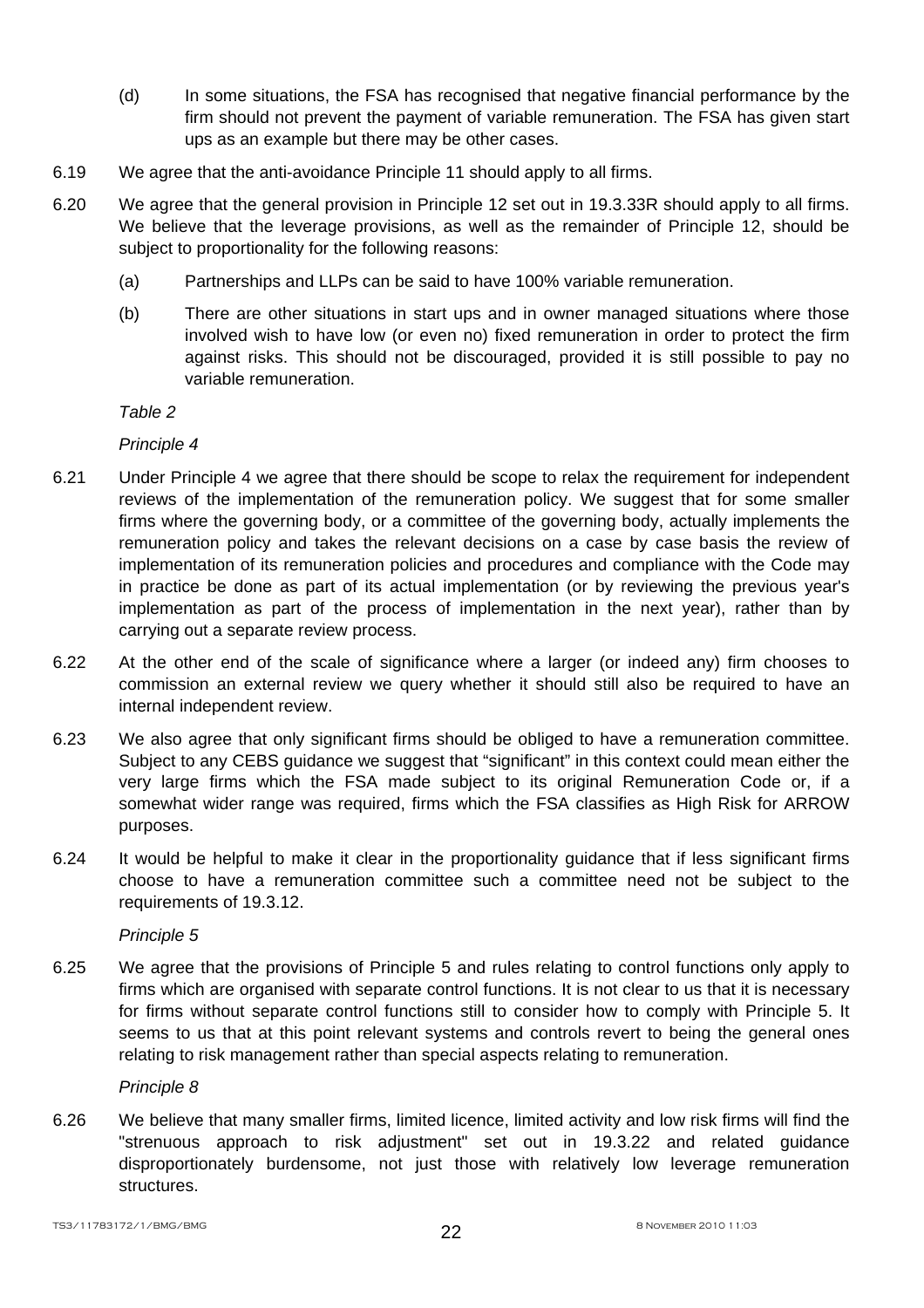- 6.27 As noted above there are a number of situations, particularly in owner managed firms, where variable remuneration may be all, or a very substantial proportion of remuneration in order to manage risk, rather than increase it.
- 6.28 For the reasons given above we are also not convinced that it is always (as opposed to normally) appropriate, and therefore proportionate, for financial performance to be based principally on profits of the firm as provided in 19.3.25 and we note that this provision does not appear in CRD3 or the FSB Compensation Standards. This may be a "comply or explain" matter.
- 6.29 The FSA's own guidance in 19.3.28 relating to start ups already indicates that there are some circumstances in which it is not proportionate to contract total variable remuneration in the event of negative financial performance. This should be a "comply or explain" matter, at least in relation to firms which are not systemically important.

*Principle 12* 

- 6.30 As noted above there are some circumstances, particularly in relation to asset management and advisory firms, for the performance of particular funds or assets under management to be taken into account and even given a greater weighting than the overall results of the firm. It may be that this is covered by the general reference to performance in 19.3.34, or that the term business unit can be read widely for this purpose, but it would be helpful to have guidance and an indication of proportionality on the question.
- 6.31 We agree that there are likely to be a number of low and medium risk firms for which it may be too onerous to set up monitoring systems to gauge longer term performance under 19.3.36. They would still have to take account of the more general risk management obligations.

#### *Table 3*

# *Principle 7 government intervention*

6.32 We agree that this principle should only apply to firms that have received exceptional government intervention. The phrase "benefits from" should relate to the direct receipt of such intervention under recapitalisation arrangements, asset protection schemes and the like, rather than broader government or Bank of England action such as quantitative easing.

#### *Principle 9 pensions*

6.33 We agree that this principle should generally be applied only to the most highly remunerated Code Staff in large/systemically important firms. Further guidance on its application would be welcome.

# *Principle 10 personal hedging*

6.34 We agree that this principle should only apply to firms and to Code Staff which apply share based awards and/or deferral.

#### *Principle 12*

- 6.35 Smaller firms may find their staff particularly vulnerable to poaching in a way which leaves them with no cover if they are unable to match offers of guaranteed variable remuneration yet consider that that their cost base cannot tolerate the longer term impact of increasing fixed remuneration.
- 6.36 We agree that the severance/early termination provisions should apply only to the most highly remunerated Code Staff in large high impact firms and more guidance on this and on the application of notice provisions as noted above is necessary.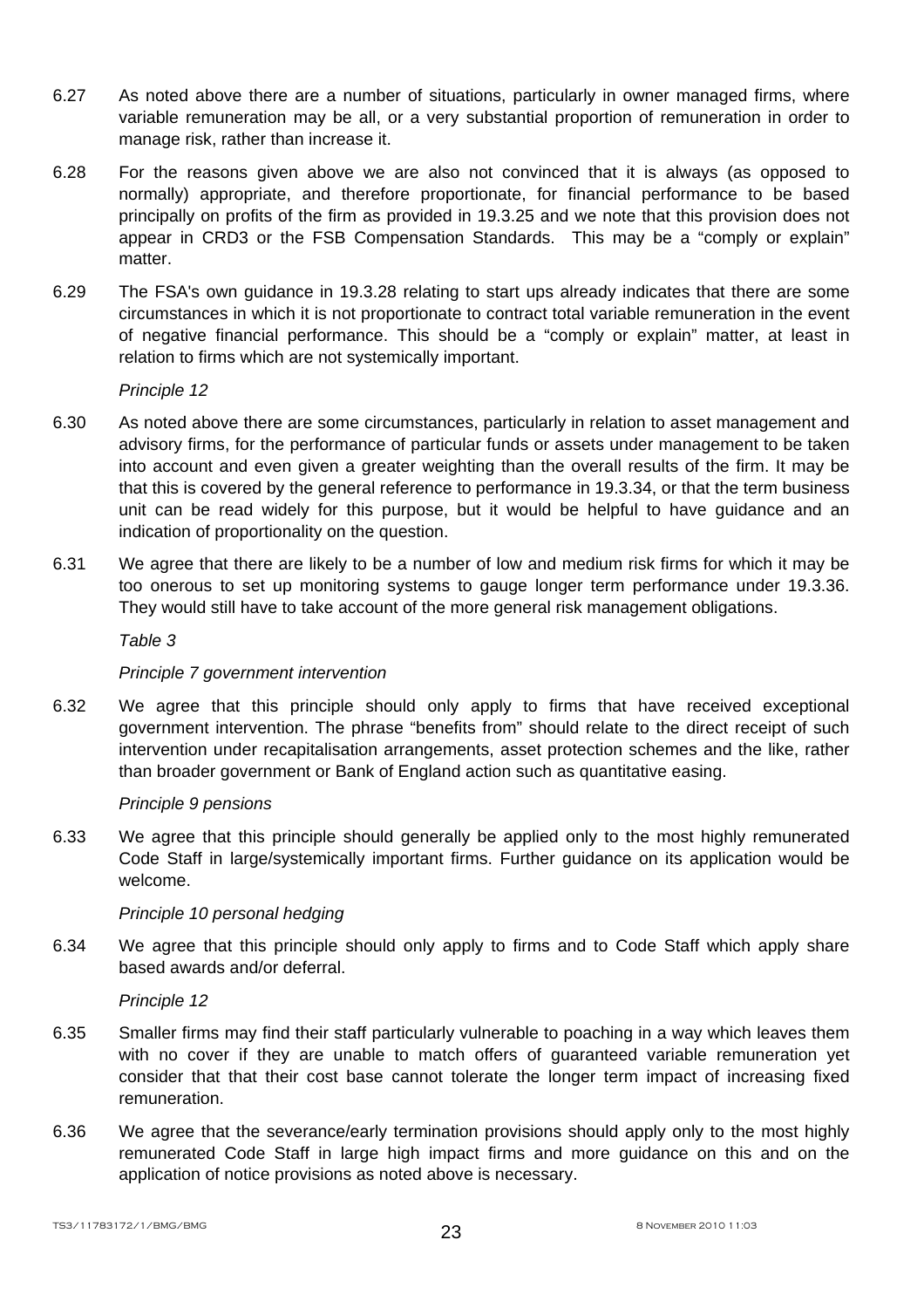- 6.37 While CRD3 clearly envisages that there will be some circumstances where unlisted firms may be required to apply share or non-cash based remuneration provisions we agree for the reasons given above that proportionality is very important in this context and agree that the provisions should be disapplied for some types of firm.
- 6.38 We also agree that there are some circumstances where it is disproportionate to apply deferral provisions.
- 6.39 As noted above there are a number of circumstances, particularly LLPs and other owner managed businesses, where it may be disproportionate to require a particular ratio between fixed and variable remuneration as is normally required by 19.3.42.
- 6.40 We also agree that performance adjustment provisions should apply principally to firms which apply deferral.
- 6.41 See also our comments on proportionality elsewhere in this response to consultation.

# **7 Q.7: Which metrics and thresholds do you believe are appropriate to determine how different firms can apply the specific rules of proportionality?**

- 7.1 We do not have specific proposals. We agree that it is helpful, in order to reduce the amount of work required of firms in situations where it would clearly be disproportionate to apply certain rules, to have some simple measures, such as the FSA's proposed de minimis threshold. Generally we recommend the use of metrics which are clear and simple to apply, ideally drawing on classifications which already exist in the regulatory system rather than creating new thresholds.
- 7.2 We have suggested above that there are a significant number of rules and guidance which are (to a greater or lesser degree depending on the entity type) disproportionately difficult or inappropriate to apply to:
	- (a) LLPs and partnerships;
	- (b) mutuals
	- (c) other owner managed firms
	- (d) unlisted companies
- 7.3 In some cases it may be that the only effective means of achieving proportionality is to refer to the type of business entity because of very special structural considerations relating to, for example, LLPs and partnerships, and possibly also mutuals. However we think it is generally undesirable to allow the form of business entity to dictate its regulatory treatment.
- 7.4 We recommend that the main metrics used by the FSA when determining the proportionality of application of remuneration rules should relate to systemic risk and use, so far as possible, existing classifications. There might for instance be a hierarchy of application with:
	- (a) certain rules applying only to the largest and most systemically important firms, such as those which are already subject to the current Remuneration Code;
	- (b) others, such as those relating to deferral and share based remuneration, also applying to those credit institutions and full scope firms which are classified as high impact firms under the ARROW classifications
	- (c) others also applying to medium high/medium low risk credit institutions and full scope firms and high risk limited licence and limited activity firms;
	- (d) the remainder would apply to all firms subject to the Code.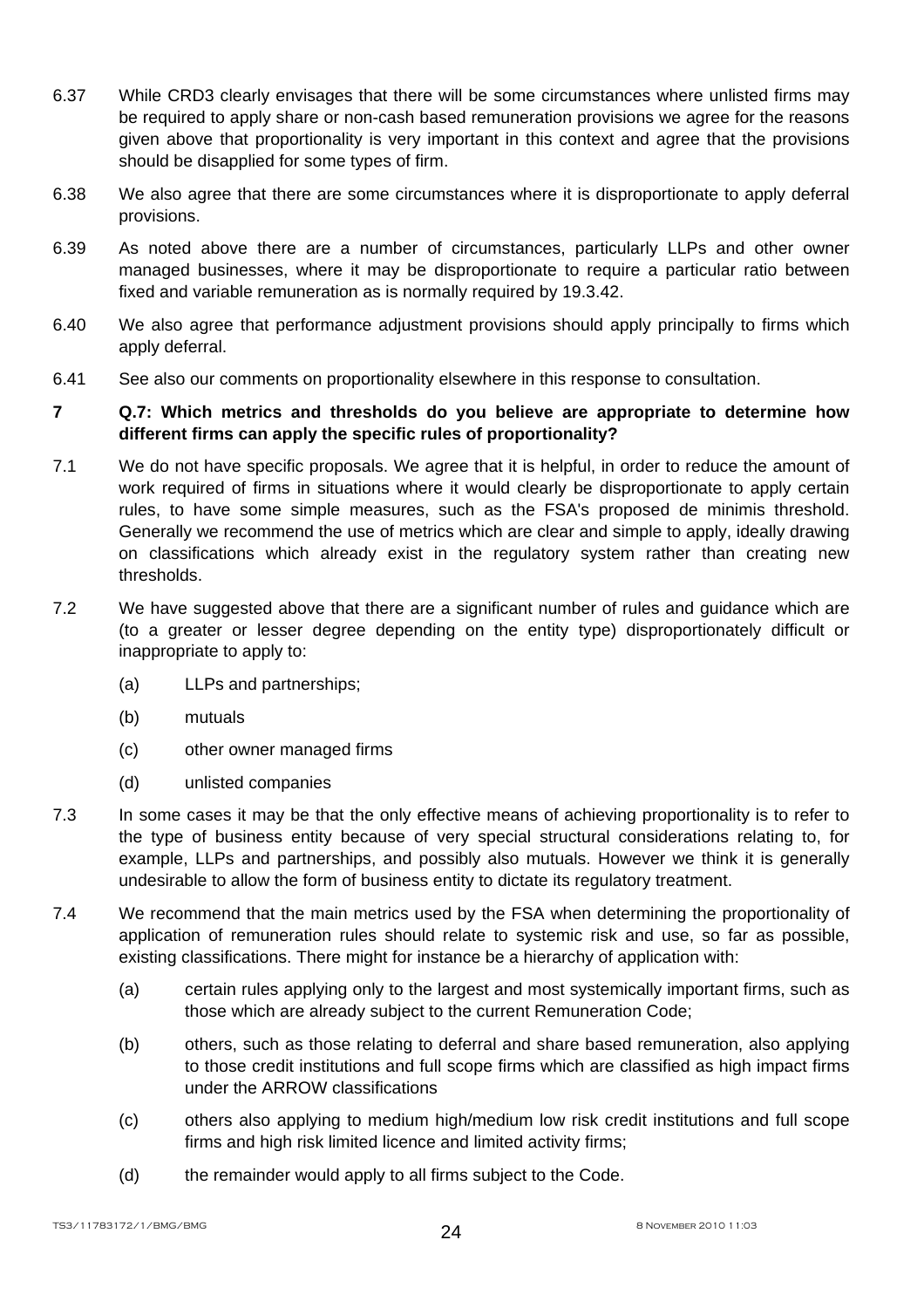7.5 There will also be many other situations where thresholds will be appropriate. Some could again be simple, such as excluding from certain rules all limited licence firms, or all limited licence firms other than the very largest or most complex in terms of both their own number of employees and activities and the transactions undertaken/assets under management.

# **8 Q8: Do you agree with our proposed approach to risk adjustment?**

- 8.1 We understand that the FSA's approach to risk adjustment has to date rightly been focussed on the largest organisations currently subject to the Remuneration Code. This has understandably influenced its comments on the subject in the CP and draft rules. Even the starting point of taking the risk adjusted cost of capital tends to be most relevant for firms taking own account balance sheet risk.
- 8.2 We have no specific comments on the FSA's approach to risk adjustment as it applies to high impact firms which are credit institutions or own account dealers. However, a number of the matters addressed both in CP paras 4.21-4.48 and the related rules and guidance assume a detailed assessment of various factors, formulaic calculation and adjustment which may be less relevant for smaller firms and limited licence firms. Guidance and proportionality provisions could be of assistance on this question.

# **9 Q9: Do you agree with our proposed transitional arrangements for implementation of the amended Code?**

- 9.1 The time scale for implementation set by CRD3 is very tight and the remuneration provisions involve interaction with existing contractual, employment, pensions and shareholder or other constitutional rights for each entity. We agree with the FSA that it would be disproportionate for firms which have not previously been subject to the Remuneration Code to be obliged immediately to set in place detailed compliance arrangements. This is particularly, but not exclusively, so for the matters covered by Principle 12. Given the timing of production of CEBS guidance and the final FSA rules it is likely to be difficult even to assess in detail the proportionality of application of such provisions to the individual circumstances of each firm. Some other matters which are likely to take time to implement, particularly for firms not previously subject to the Remuneration Code, are those contained in Principle 8 relating to profit based measurement and risk adjustment, which is closely related to remuneration structures.
- 9.2 We believe that unless considerable further assistance is given on proportionality, on the lines discussed in this letter, it will also be disproportionate to expect them to do so fully by 1 July 2011. A more normal implementation period would be 12-18 months and we suggest that the FSA considers such a period for firms to achieve full compliance under TP3(5) and extends that TP to include at least Principle 8. Whatever period is given we note that it will also need to apply to reporting obligations so that a firm is not, for instance, required to confirm under the GABRIEL system to certify that it is compliant at a point when it is still working through implementation..
- 9.3 However our main legal concern relating to the transition to the new regime is the impact of the Remuneration Code on existing contracts. CRD3 expressly states in Recital 7 that the remuneration principles should be without prejudice to the exercise of fundamental rights under the Treaties, general principles of national contract and labour law, applicable legislation regarding shareholder rights and involvement and the rights, where applicable, of social partners to conclude and enforce collective agreements.
- 9.4 In this context we note that under UK employment and contract law individuals may have developed rights under their contracts to certain payments and benefits, even if they are described in the contract as discretionary, or to have discretion exercised in a particular manner. Amendments to their terms or changes to practices which have generated such rights could render firms liable to constructive dismissal claims.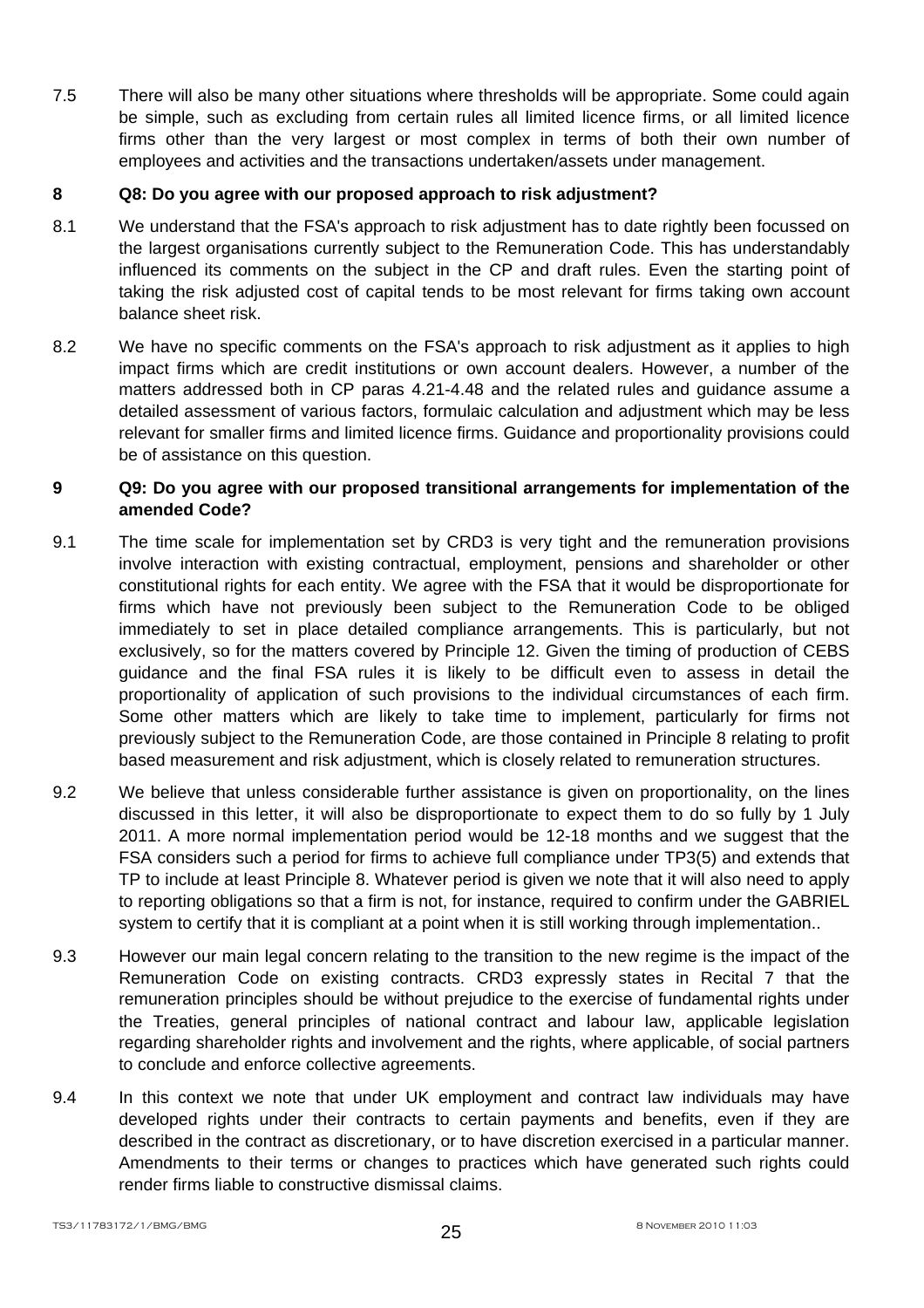- 9.5 We welcome the statement in 19.1.4G that 19.1.3R does not require firms to breach requirements of applicable contract law or employment law. That statement is in line with the recitals to CRD3. However, unlike that recital it is qualified. It is not clear to us whether the statement that it is "subject to" the requirements of 19.1.5R means that it is the FSA's view that 19.1.3 does require firms to break existing contracts in order to comply with 19.1.5R. We do not believe that to be the FSA's intention and we should be grateful if the FSA could make it clear that firms are not compelled to break existing contracts in order to comply with 19.1.5.
- 9.6 Even once that point is clarified we still have concerns over the requirement in 19.1.5 for firms to take "reasonable steps" as soon as possible to terminate or amend such contracts in order to be compliant with the Code. We believe these requirements are super-equivalent to the CRD3 requirements and could cause huge disruption within firms and to employer/employee relationships.
- 9.7 Amendment negotiations can take time and hurrying them is likely to result in making concessions which will themselves place other burdens on firms. This is in part recognised by the requirement to take "reasonable" steps. However, most contracts will have some form of termination by notice provision which can be operated without breach of contract. Is the firm obliged to give notice to terminate in all cases where the Code Staff member does not agree to an appropriate amendment within a reasonable period? Doing so could result in the loss of valuable staff and/or industrial unrest. Or is it only when it is "reasonable" to do so that the firm is required to give notice to terminate? If the latter, should reasonableness be determined by a balance of the seriousness of the non-compliance with the Code, the risks involved of loss of key staff, the risks generated by non-compliance, the length of time the non-compliance is likely to persist and the strength and effectiveness of the other measures taken to manage risk? Further guidance on this issue is needed.

#### **10 Effect of breaches of the Remuneration Code**

- 10.1 Although there is no question in the CP directly addressing the voiding provisions we should like to make some comments on these proposals.
- 10.2 The first point is that the FSA's power to make these rules stems from s139A Financial Services Act 2010 ("FSA 2010). It provides in s139A(2) that a remuneration policy for these purposes is a policy about the remuneration by the authorised person of officers, employees and other persons of a description specified in the rules. Section 139A(9) allows general rules to prohibit certain types of remuneration, provide that contravening provisions are void and provide for the recovery of payments made or property transferred under a void provision. Under s139A(10) and (11) prohibitions can only be imposed to ensure remuneration is consistent with the effective management of risks or the FSB implementation standards and provisions contained in an agreement made before the rules are made cannot be rendered void unless subsequently amended to contravene.
- 10.3 Moreover the rules to be made under s139A(9) are themselves described as general rules. The general rule-making power under Section 138 FSMA is only to make rules which apply to authorised persons.
- 10.4 It appears that the draft Remuneration Code so far as it extends to entities other than the authorised firm, and remuneration paid by persons other than the authorised firm, is wider than a remuneration policy under s139A FSA 2010. We believe that in implementing CRD3 the FSA may make remuneration policy rules which go further than those authorised by s139A. However we do not consider that the FSA is able to exercise the powers given by s139A(9) in respect of those aspects of the Remuneration Code which go wider than a remuneration policy as described in s139A(2).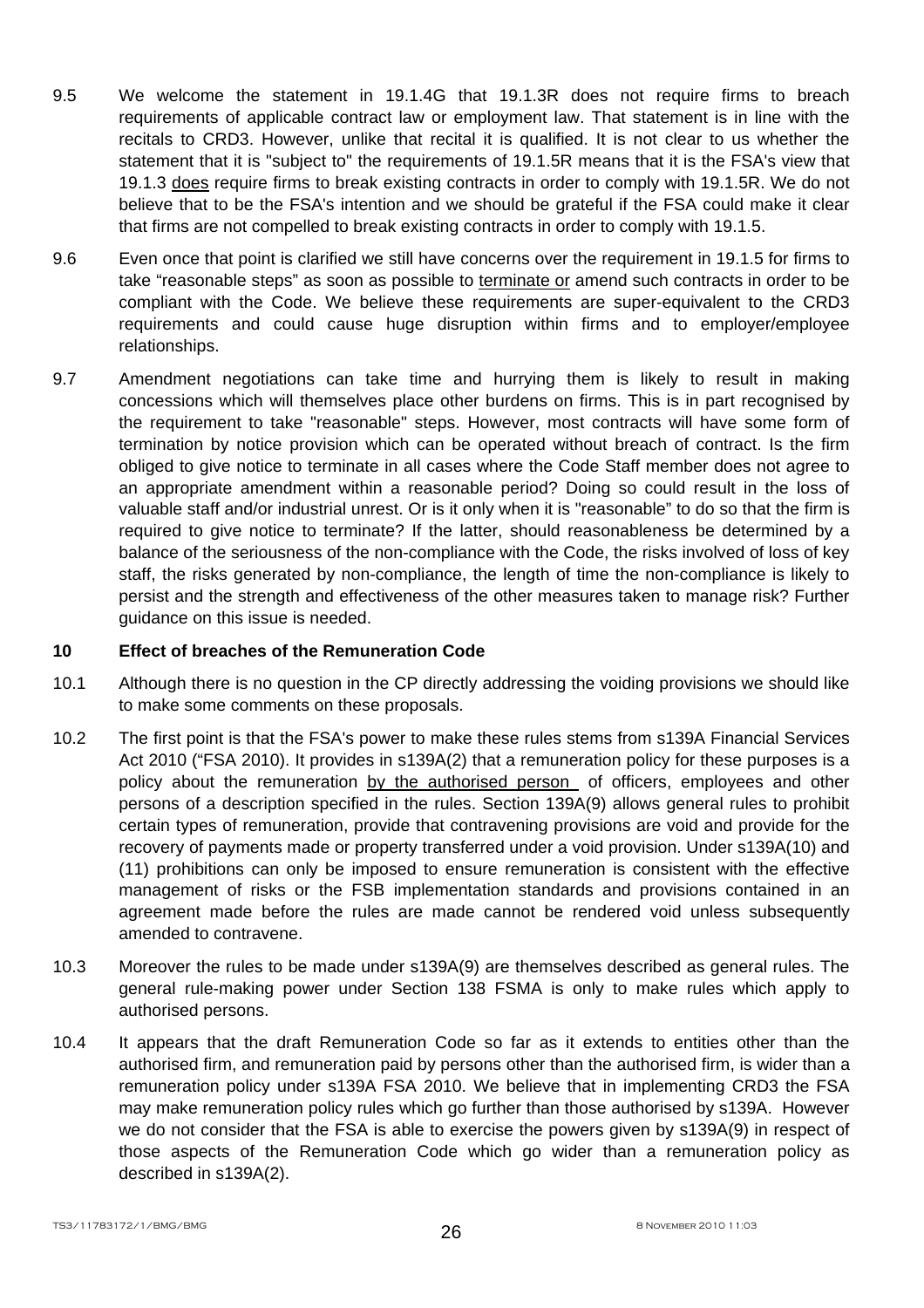- 10.5 Section 139A(2) would allow the FSA to extend a remuneration policy to cover persons other than true "officers" and "employees" of the authorised firm and therefore allow it to cover Code Staff falling within the wide FSA definition of "employees" and apply voiding and recovery provisions to any remuneration paid by the authorised person. It may be open to question whether such provisions could also be applied to remuneration which is indirectly paid by the authorised firm, for instance by reimbursing a seconding firm, although prima facie this would not be the case. However Section 139A would not in our view allow the FSA to apply voiding and recovery provisions to remuneration by any person other than the authorised firm. It also does not appear to us to be capable of applying to other group members since they are not authorised persons.
- 10.6 Accordingly, 19.3.51 and Annex 1 to SYSC 19 should be amended to apply more narrowly than the FSA's full proposed application of the Remuneration Code.
- 10.7 We note that the simple statement in paragraph 4 of Annex 1 that it is immaterial whether the governing law of the relevant provision is that of the UK or a part of the UK will not necessarily mean that the relevant provision is actually made void under applicable law. Normal conflict of law rules will apply and we anticipate that there may be significant legal challenge to any purported avoidance of a contractual entitlement in any but the simplest case of a contravening payment or benefit granted by a UK authorised firm under a UK contract to an individual located in the UK. In this context we consider that the FSA is correct to provide only that the firm should take reasonable steps to recover payments made or property transferred.
- 10.8 It is obviously particularly important to ensure clarity in any provisions which strike down contractual rights and we appreciate the care that the FSA has taken to reduce areas of uncertainty by:
	- (a) specifying that the voiding rule does not apply to the SYSC19.3.38 rule if the conditions in paragraphs (2) and (3) of that rule are met; and
	- (b) giving more detail to calculations under the de minimis provisions.
- 10.9 We suggest that further clarification is needed:
	- (a) that where the relevant rule (e.g. deferral) does not apply by reason of proportionality nor does the voiding provision since there is no contravention;
	- (b) over the application of the deferral provisions under SYSC 19.3.46 as noted above. At present they appear to us to be too uncertain to be applied as a basis for voiding contractual provisions;
	- $(c)$  of 19.3.51(4)(c) which states that if remuneration is subject to a condition, restriction etc which reduces its value that condition should be ignored in arriving at its value. While we appreciate the anti-avoidance nature of this provision it should not be used to attribute value beyond the actual value, for instance where a substantial performance condition is imposed which may never be met, or where shares in the firm are subject to long term restrictions on sale or transfer.
- 10.10 If it is not possible fully to clarify the deferral provisions consideration might be given to drafting a more precise provision to which the voiding provisions apply, even if it does not capture the whole of 19.3.48. For instance a provision setting a hard limit of 40% deferral, and specifying the earliest time it could be paid could be used as the basis for voiding contractual terms rather than trying to enforce voiding of provisions by reference to vague terms such as "substantial portion", "at least", "period not less than", "no faster than", "a particularly high amount", "firm that is significant".